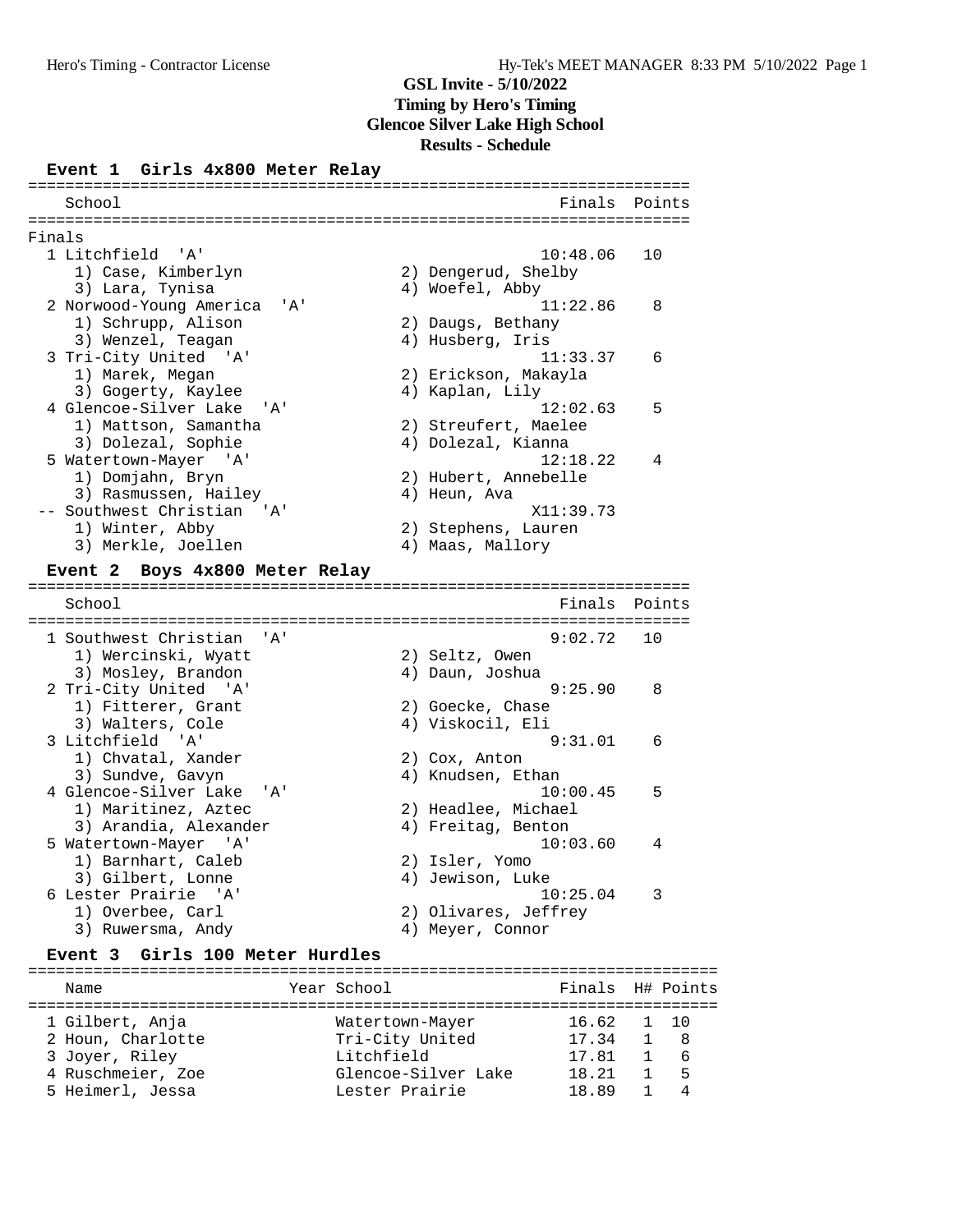#### **....Event 3 Girls 100 Meter Hurdles**

| 6 Wercinski, Kaitlyn | Southwest Christian | 18.91 |    | $\overline{\phantom{a}3}$ |
|----------------------|---------------------|-------|----|---------------------------|
| 7 Luna, Ruby         | Tri-City United     | 19.33 |    | $\overline{2}$            |
| 8 Hennen, Grace      | Tri-City United     | 19.72 | 2  | $\overline{1}$            |
| 9 Wuotila, Maya      | Litchfield          | 20.18 | 2  |                           |
| 10 Granlund, Ayda    | Litchfield          | 20.60 | 2  |                           |
| 11 Becker, Charlotte | Watertown-Mayer     | 22.67 | -2 |                           |
| 12 Stephens, Calley  | Tri-City United     | 23.82 | 2  |                           |
| 13 Becker, Sylvia    | Watertown-Mayer     | 24.17 | 2  |                           |

#### **Event 4 Boys 110 Meter Hurdles**

=======================================================================

| Name                | Year School     | Finals Points |           |
|---------------------|-----------------|---------------|-----------|
| 1 Smith, Brenden    | Litchfield      | 16.84         | <u>າດ</u> |
| 2 Skluzacek, Connor | Tri-City United | 17.64         | 8         |
| 3 Rutt, Austin      | Tri-City United | 18.89         | 6         |
| 4 Prigge, Aven      | Tri-City United | 19.57         | 5         |
| 5 Elwell, Jacob     | Litchfield      | 21.23         | 4         |
| 6 Gabrelcik, Wyatt  | Watertown-Mayer | 22.93         | 3         |
| 7 Slinden, Elijah   | Litchfield      | 24.55         |           |

#### **Event 5 Girls 100 Meter Dash**

========================================================================== Name The Year School The Points H# Points ========================================================================== 1 Coughlin, Callie Southwest Christian 12.56 1 10 2 Monahan, Mylea Glencoe-Silver Lake 12.96 1 8 3 Kaping, Raina Litchfield 13.04 1 6 4 Chvatal, Lillia Litchfield 13.33 1 5 5 Czinano, Mallory Watertown-Mayer 13.55 1 4 6 Houn, Lauren Tri-City United 13.57 1 3 7 Helseth, Margrethe Southwest Christian 13.59 1 2 8 Micholichek, Brooke Glencoe-Silver Lake 13.79 4 1 9 Rynda, Allison Tri-City United 13.88 2 10 Hartwig, Kaitlyn Tri-City United 13.89 2 11 Danielson, Ava Watertown-Mayer 13.95 2 12 Tellers, Mikayla Norwood-Youn 14.03 1 13 Wenzel, Teagan Norwood-Youn 14.24 2 14 Sohl, Eva Litchfield 14.25 3 15 Peterson, Emily **15 Litchfield** 14.32 2 16 Dammann, Becky Glencoe-Silver Lake 14.46 2 17 Alvarez, Michelle Glencoe-Silver Lake 14.49 2 18 Keskey, Maren Southwest Christian 14.52 3 19 Krautkremer, Rhia Tri-City United 15.15 3 20 Tonn, Josie Lester Prairie 15.65 3 21 Amaya, Itzell Lester Prairie 15.78 3 22 Aldrich, Jadyn Watertown-Mayer 16.55 3 23 Alvarez, Leslie Lester Prairie 16.77 4 24 Bartosch, Clara Lester Prairie 17.33 4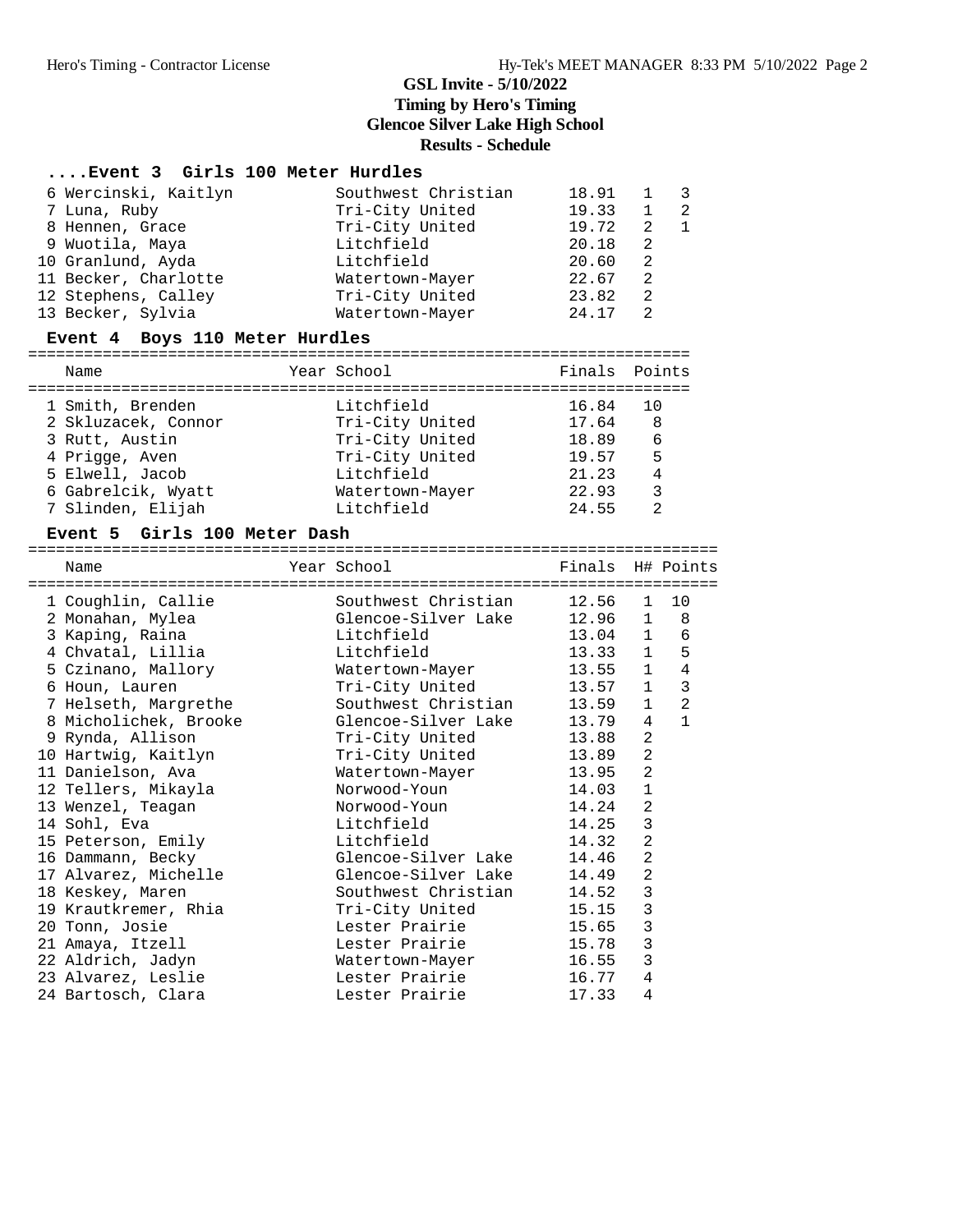### **Event 6 Boys 100 Meter Dash**

| Name                               | Year School                          | Finals H# Points |                                     |                |        |
|------------------------------------|--------------------------------------|------------------|-------------------------------------|----------------|--------|
|                                    |                                      |                  |                                     |                |        |
| 1 Jaskowiak, Mitchel               | Glencoe-Silver Lake                  | 11.46            | 10<br>$\mathbf{1}$                  |                |        |
| 2 Reyes, Marco                     | Tri-City United                      | 11.55            | $\mathbf{1}$                        | 8              | 11.541 |
| 3 Smith, Dylan                     | Watertown-Mayer                      | 11.55            | 1                                   | 6              | 11.550 |
| 4 Greer, Jeremy                    | Litchfield                           | 11.85            | $\mathbf{1}$                        | 5              |        |
| 5 Wagner, Janik                    | Tri-City United                      | 11.86            | $\mathbf{1}$                        | $\overline{4}$ |        |
| 6 Chimal, Abram                    | Tri-City United                      | 12.06            | $\overline{\mathbf{3}}$<br>$\sim$ 1 |                |        |
| 7 Buck, Zion                       | Southwest Christian                  | 12.08            | $\mathbf{1}$                        | 2              |        |
| 8 McKenzie, Antuwan                | Southwest Christian                  | 12.13            | $\mathbf{1}$                        | 1              |        |
| 9 Lofton, Elijah                   | Litchfield                           | 12.32            | 2                                   |                |        |
| 10 Chellin, Dominic                | Litchfield                           | 12.41            | $\overline{2}$                      |                |        |
| 11 Martinez, Uriel                 | Glencoe-Silver Lake                  | 12.44            | $\overline{2}$                      |                |        |
| 12 Meier, Joe                      | Watertown-Mayer                      | 12.74            | $\overline{2}$                      |                |        |
| 13 Taber, Tristan                  | Glencoe-Silver Lake                  | 12.75            | $\overline{2}$                      |                |        |
| 14 Hunt, Andy                      | Southwest Christian                  | 12.94            | 3                                   |                |        |
| 15 Bentz, Owen                     | Lester Prairie                       | 12.95            | $\overline{a}$                      |                |        |
| 16 Pope, Aiden                     | Watertown-Mayer                      | 13.09            | $\mathsf 3$                         |                |        |
| 17 Espinoza, Juan                  | Lester Prairie                       | 13.18            | $\mathbf{3}$                        |                |        |
| 18 Fabel, Dane                     | Norwood-Youn                         | 13.49            | $\mathbf{3}$                        |                |        |
| 19 Lopez, Juan                     | Tri-City United                      | 13.59            | 3                                   |                |        |
| 20 Behrens, Nathan                 | Watertown-Mayer                      | 13.86            | 3                                   |                |        |
| 21 Zuverink, Zachary               | Norwood-Youn                         | 14.23            | $\mathbf{3}$                        |                |        |
| 22 Rok, Jaden                      | Lester Prairie                       | 14.68            | $\mathbf{3}$                        |                |        |
| 23 Snider, Amani                   | Southwest Christian                  | 15.12            | 4                                   |                |        |
| 24 Rojas-Espzna, Samuel            | Litchfield                           | 15.19            | $\overline{4}$                      |                |        |
| 25 Tannous, Brandon                | New Century Academy                  | 16.86            | 4                                   |                |        |
| Event 7 Girls 4x200 Meter Relay    |                                      |                  |                                     |                |        |
|                                    |                                      |                  |                                     |                |        |
| School                             |                                      | Finals Points    |                                     |                |        |
|                                    |                                      |                  |                                     |                |        |
| 1 Tri-City United<br>'' A '        |                                      | 1:55.41          | 10                                  |                |        |
| 1) Houn, Lauren                    | 2) Hartwig, Kaitlyn                  |                  |                                     |                |        |
| 3) Flicek, Khloe                   | 4) Flicek, Kirra                     |                  |                                     |                |        |
| 2 Litchfield 'A'                   |                                      | 2:00.20          | 8                                   |                |        |
| 1) Kowalczyk, Chloe                | 2) Peterson, Emily                   |                  |                                     |                |        |
|                                    |                                      |                  |                                     |                |        |
|                                    |                                      |                  |                                     |                |        |
| 3) Sohl, Eva<br>' A '              | 4) Lopez, Carmen                     | 2:00.64          |                                     |                |        |
| 3 Norwood-Young America            |                                      |                  | 6                                   |                |        |
| 1) Neumann, Madalyn                | 2) Daugs, Bethany                    |                  |                                     |                |        |
| 3) Strickfaden, Kate               | 4) Tellers, Mikayla                  |                  |                                     |                |        |
| 4 Southwest Christian 'A'          |                                      | 2:02.98          | 5                                   |                |        |
| 1) Keskey, Maren                   | 2) Helseth, Margrethe                |                  |                                     |                |        |
| 3) Adams-Trost, Lily               | 4) Cameron, Nora                     |                  |                                     |                |        |
| 5 Watertown-Mayer 'A'              |                                      | 2:04.87          | 4                                   |                |        |
| 1) Rasmussen, Hailey               | 2) Heun, Ava                         |                  |                                     |                |        |
| 3) Oscarson, Sophia                | 4) Frisbie, Kira                     |                  |                                     |                |        |
| 6 Lester Prairie 'A'               |                                      | 2:17.78          | 3                                   |                |        |
| 1) Lee, Kara<br>3) Bartosch, Clara | 2) Amaya, Itzell<br>4) Meyer, Amelia |                  |                                     |                |        |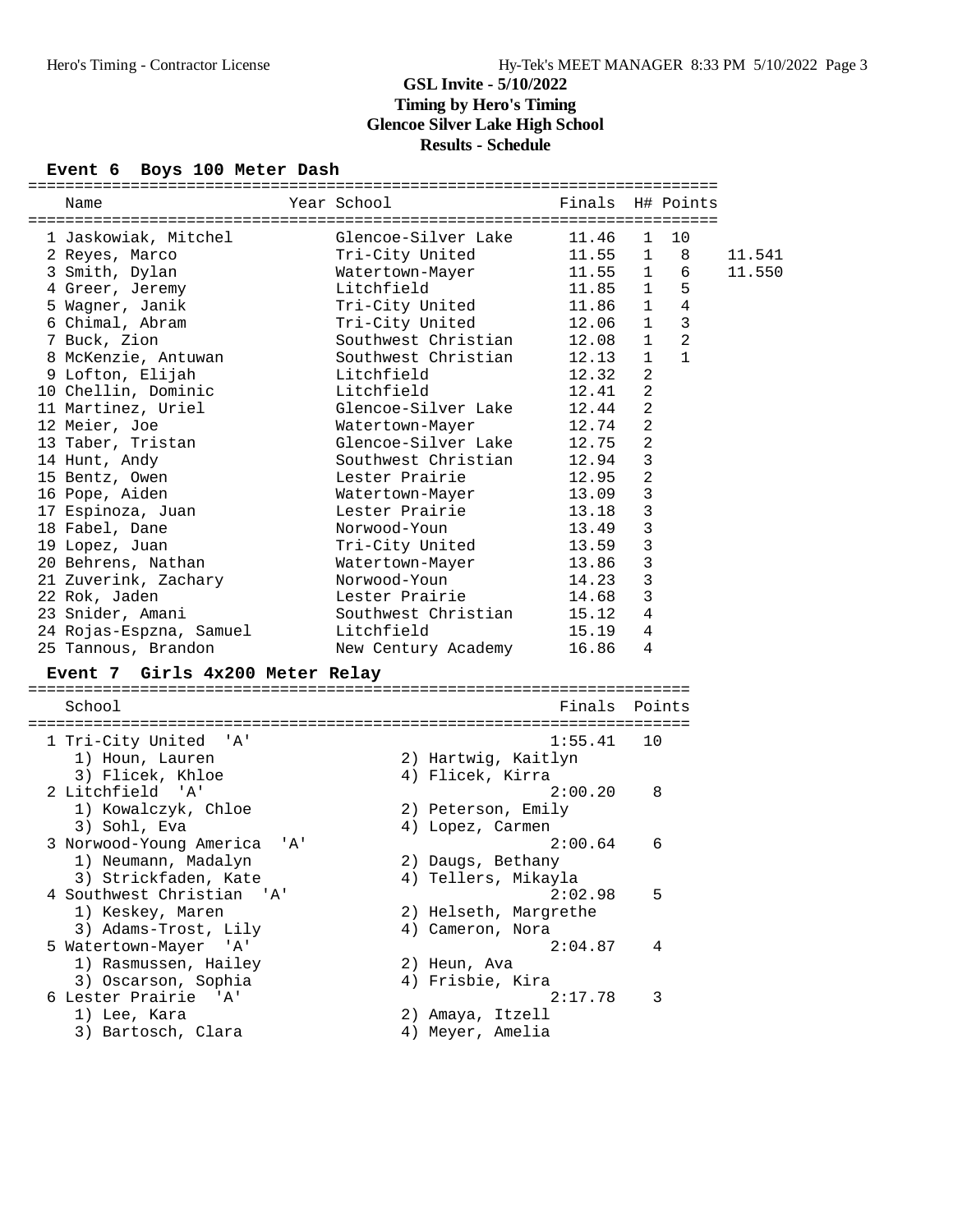### **Event 8 Boys 4x200 Meter Relay**

| School                |                              | Finals Points         |   |                |
|-----------------------|------------------------------|-----------------------|---|----------------|
| 1 Litchfield 'A'      |                              | $1:34.54$ 10          |   |                |
| 1) King, Logan        |                              | 2) Kuehl, Lukas       |   |                |
| 3) Greer, Jeremy      |                              | 4) Aller, Blake       |   |                |
| 2 Tri-City United 'A' |                              | 1:35.82               | 8 |                |
| 1) Meyer, Jordan      |                              | 2) Reyes, Marco       |   |                |
| 3) Wagner, Janik      |                              | 4) Nightingale, Mecca |   |                |
| 3 Watertown-Mayer 'A' |                              | 1:53.64               | 6 |                |
| 1) Behrens, Nathan    |                              | 2) Olson, Joren       |   |                |
| 3) Schinze, Lincoln   |                              | 4) Hilgers, Zach      |   |                |
| 4 Lester Prairie 'A'  |                              | 1:55.31               | 5 |                |
| 1) Bentz, Owen        |                              | 2) Hecksel, Joshua    |   |                |
| 3) Espinoza, Juan     |                              | 4) Rok, Jaden         |   |                |
|                       | -- Norwood-Young America 'A' | DQ                    |   | Exchange $3-4$ |
| 1) Padilla, Danny     |                              | 2) Druley, Mitchell   |   |                |
|                       | 3) Strickfaden, Noah         | 4) Schnabel, Josiah   |   |                |

### **Event 9 Girls 1600 Meter Run**

| Name                | Year School         | Finals  | Points         |
|---------------------|---------------------|---------|----------------|
| 1 Ziegler, Kala     | Litchfield          | 5:51.28 | 10             |
| 2 Ruiz, Yasmin      | Tri-City United     | 5:55.16 | 8              |
| 3 Case, Kimberlyn   | Litchfield          | 5:59.69 | 6              |
| 4 Heimerl, Jessa    | Lester Prairie      | 6:08.44 | 5              |
| 5 Boetel, Abigale   | Glencoe-Silver Lake | 6:14.79 | 4              |
| 6 Guerrero, Kendall | Glencoe-Silver Lake | 6:23.00 | 3              |
| 7 Stephens, Lauren  | Southwest Christian | 6:25.50 | $\mathfrak{D}$ |
| 8 Thoma, Abby       | Litchfield          | 6:33.05 |                |
| 9 Rousseau, Ava     | Watertown-Mayer     | 6:40.31 |                |
| 10 Neaton, EllaMae  | Norwood-Youn        | 6:52.89 |                |
| 11 Hehr, Abbigale   | Lester Prairie      | 7:02.02 |                |
| 12 Maas, Mallory    | Southwest Christian | 7:03.63 |                |
| 13 Dolezal, Kianna  | Glencoe-Silver Lake | 7:10.62 |                |
| 14 Merkle, Joellen  | Southwest Christian | 7:25.91 |                |
| 15 Verdeck, Claire  | Glencoe-Silver Lake | 7:58.69 |                |
| 16 Bernau, Eliza    | Norwood-Youn        | 8:12.34 |                |

**Event 10 Boys 1600 Meter Run** =======================================================================

|  | Name                 | Year School         | Finals  | Points |
|--|----------------------|---------------------|---------|--------|
|  | 1 Juberian, Dante    | Tri-City United     | 4:49.74 | 10     |
|  | 2 Rogness, Ole       | Litchfield          | 4:50.11 | 8      |
|  | 3 Wercinski, Wyatt   | Southwest Christian | 4:55.75 | 6      |
|  | 4 Daun, Joshua       | Southwest Christian | 5:06.27 | 5      |
|  | 5 Martinez, Ezequiel | Glencoe-Silver Lake | 5:10.01 | 4      |
|  | 6 Rutt, Austin       | Tri-City United     | 5:23.55 | 3      |
|  | 7 Fitterer, Grant    | Tri-City United     | 5:24.96 | 2      |
|  | 8 Barnhart, Caleb    | Watertown-Mayer     | 5:26.13 | 1      |
|  | 9 Meyer, Connor      | Lester Prairie      | 5:26.61 |        |
|  | 10 Maritinez, Aztec  | Glencoe-Silver Lake | 5:28.03 |        |
|  | 11 Ruwersma, Andy    | Lester Prairie      | 5:48.15 |        |
|  |                      |                     |         |        |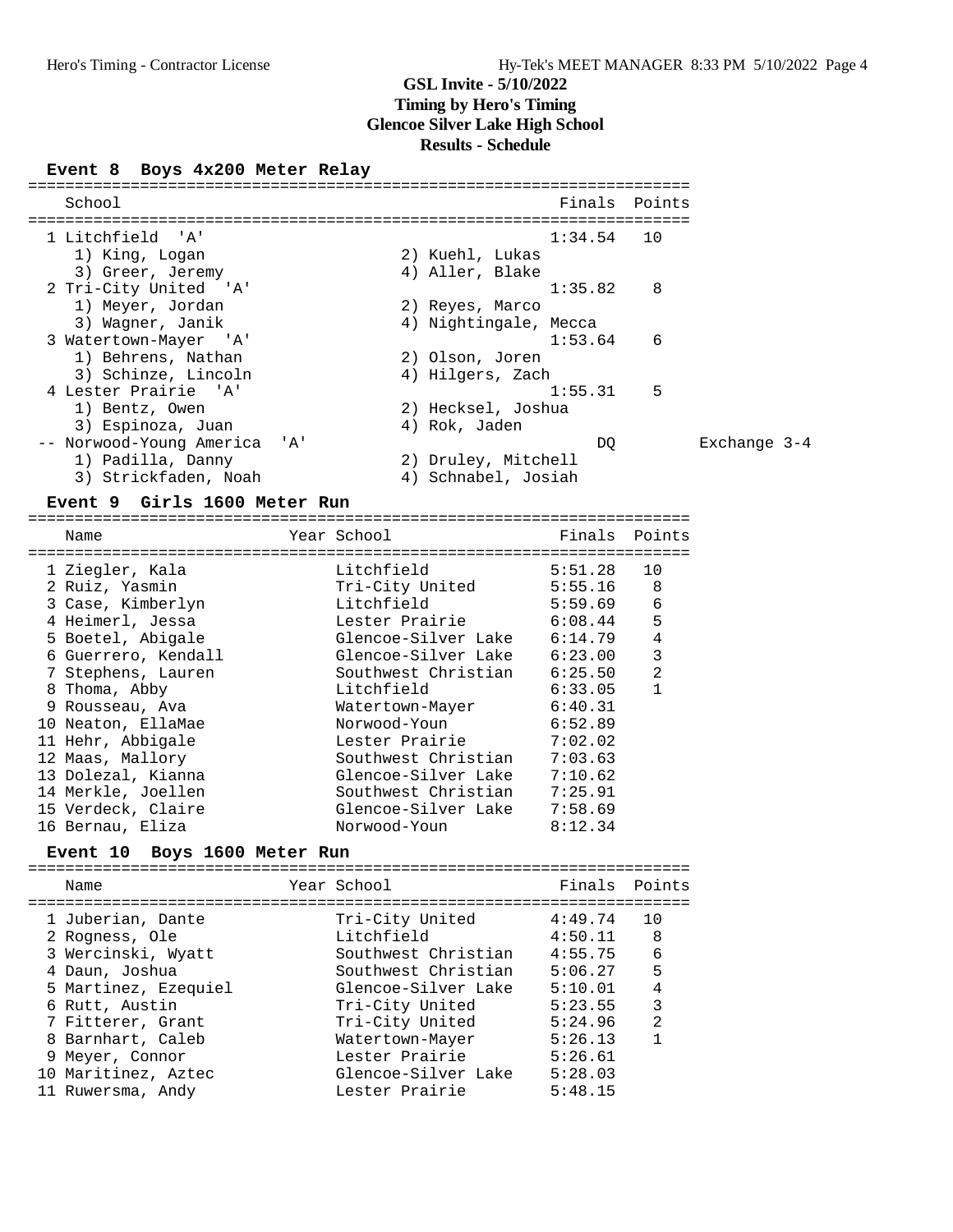**....Event 10 Boys 1600 Meter Run** 12 Christensen, Kole Glencoe-Silver Lake 6:05.20 13 Headlee, Michael Glencoe-Silver Lake 6:06.18 14 Izazaga, Edwin Litchfield 6:14.01 **Event 11 Girls 4x100 Meter Relay** ======================================================================= School **Finals Points** ======================================================================= 1 Tri-City United 'A' 55.32 10 1) Marcussen, Alexis 2) Rynda, Allison 3) Houn, Lauren 1988 (2008) Manuel Maria (2018) Krautkremer, Rhia 2 Glencoe-Silver Lake 'A' 58.00 8<br>
1) Dammann, Becky 2) Alvarez, Michelle<br>
3) Betcher, Elise 4) Betcher, Lauren 1) Dammann, Becky 2) Alvarez, Michelle 3) Betcher, Elise (4) Betcher, Lauren 3 Watertown-Mayer 'A' 59.68 6 1) Taylor, Ava 2) Becker, Sylvia 3) Frisbie, Kira (1988) 4) Hubert, Annebelle 4 Lester Prairie 'A' 1:03.21 5 1) Alvarez, Leslie 2) Amaya, Itzell 3) Tonn, Josie 4) Meyer, Amelia -- Litchfield 'A' DQ Exchange 3-4 1) Kowalczyk, Chloe 2) Guggemos, Katelyn 3) Wuotila, Maya (4) Lopez, Carmen **Event 12 Boys 4x100 Meter Relay** ======================================================================= School **Finals Points** ======================================================================= 1 Litchfield 'A' 45.17 10 1) King, Logan 2) Kuehl, Lukas 3) Greer, Jeremy (4) Aller, Blake 2 Norwood-Young America 'A' 46.64 8 1) Padilla, Danny 2) Druley, Mitchell 3) Strickfaden, Noah 4) Schnabel, Josiah 3 Tri-City United 'A' 48.41 6 1) Hanson, Parker 2) Chimal, Abram 3) Holicky, Lucas 4) Meyer, Jordan 4 Glencoe-Silver Lake 'A' 48.96 5 1) Jaskowiak, Mitchel 2) Martinez, Uriel 3) Taber, Tristan (4) Nagan, Kayden 5 Watertown-Mayer 'A' 55.08 4 1) Behrens, Nathan 2) Jewison, Luke 3) Olson, Joren 4) Schinze, Lincoln **Event 13 Girls 400 Meter Dash** ========================================================================== Name The Year School The Finals H# Points ========================================================================== 1 Lopez, Guadalupe Tri-City United 1:07.14 1 10 2 Czinano, Mallory Watertown-Mayer 1:07.75 3 8 3 Erickson, Makayla Tri-City United 1:08.46 1 6 4 Neaton, EllaMae Norwood-Youn 1:08.58 1 5 5 Neumann, Madalyn Norwood-Youn 1:09.96 1 4 6 Flicek, Kirra Tri-City United 1:10.22 1 3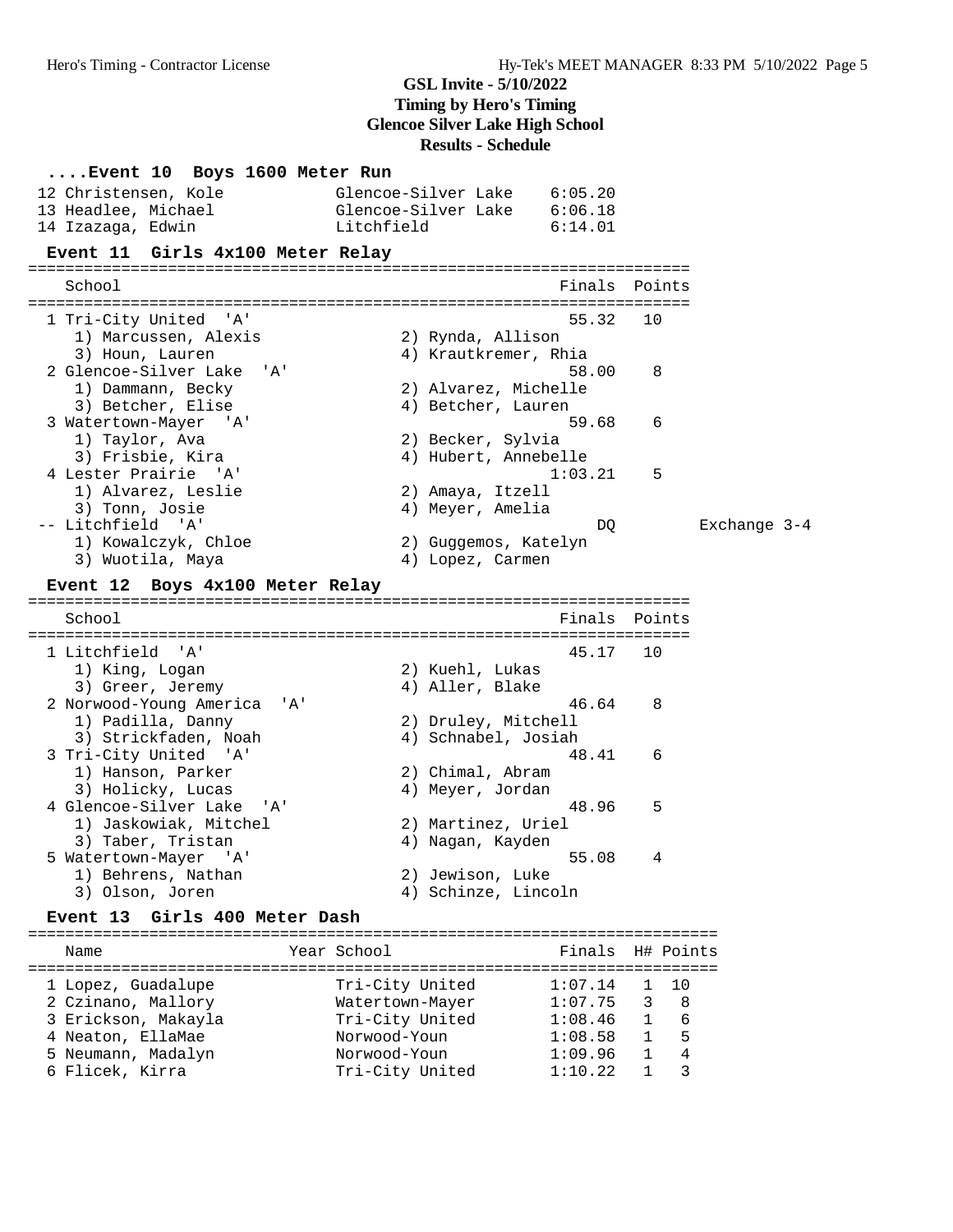### **....Event 13 Girls 400 Meter Dash**

| 7 Meier, Morgan      | Tri-City United     | 1:11.35 |                |              |
|----------------------|---------------------|---------|----------------|--------------|
| 8 Lee, Kara          | Lester Prairie      | 1:11.94 | $\mathbf{1}$   | -2           |
| 9 Wanous, Olivia     | Glencoe-Silver Lake | 1:12.18 | $\mathbf{1}$   | $\mathbf{1}$ |
| 10 Strickfaden, Kate | Norwood-Youn        | 1:12.37 | 3              |              |
| 11 Husberg, Iris     | Norwood-Youn        | 1:13.07 | 2              |              |
| 12 Cameron, Nora     | Southwest Christian | 1:13.13 | 2              |              |
| 13 Boerema, Maggie   | Litchfield          | 1:13.96 | 2              |              |
| 14 Sievert, Anna     | Glencoe-Silver Lake | 1:15.47 | 2              |              |
| 15 Taylor, Ava       | Watertown-Mayer     | 1:15.54 | 3              |              |
| 16 Danielson, Ava    | Watertown-Mayer     | 1:17.37 | $\mathfrak{D}$ |              |
| 17 Adams-Trost, Lily | Southwest Christian | 1:21.97 | 2              |              |
| 18 Caron, Brooke     | Litchfield          | 1:22.66 | 2              |              |
| 19 Berscheit, Hope   | Watertown-Mayer     | 1:29.04 | 2              |              |
|                      |                     |         |                |              |

### **Event 14 Boys 400 Meter Dash**

==========================================================================

| Name                     | Year School         | Finals H# Points |                |              |
|--------------------------|---------------------|------------------|----------------|--------------|
| 1 Flintrop, Connor       | Tri-City United     | 53.79            | $\mathbf{1}$   | 10           |
| 2 Smith, Dylan           | Watertown-Mayer     | 54.34 1          |                | 8            |
| 3 Hallaway, Connor       | Glencoe-Silver Lake | 54.53 1          |                | 6            |
| 4 Mosley, Brandon        | Southwest Christian | 56.57 1          |                | 5            |
| 5 Kaupp, Zachery         | Southwest Christian | 57.33            | $\mathbf{1}$   | 4            |
| 6 Urban, William         | Glencoe-Silver Lake | 57.43            | $\overline{a}$ | 3            |
| 7 Pope, Aiden            | Watertown-Mayer     | 57.97            | 2              | 2            |
| 8 Pichotta, Michael      | Tri-City United     | 58.28 1          |                | $\mathbf{1}$ |
| 9 Allison, Kieran        | Norwood-Youn        | 58.79            | $\mathbf{1}$   |              |
| 10 Balcazar, Rafael      | Tri-City United     | 58.81            | 2              |              |
| 11 Zebell, Zach          | Lester Prairie      | 58.82            | 3              |              |
| 12 Chvatal, Xander       | Litchfield          | 59.09            | 2              |              |
| 13 Strickfaden, Jack     | Norwood-Youn        | 59.14            | $\mathbf{1}$   |              |
| 14 DeSmith, Arik         | Litchfield          | 1:01.90          | 2              |              |
| 15 Viskocil, Eli         | Tri-City United     | 1:02.36          | 3              |              |
| 16 Grimsley, Nathaniel   | Watertown-Mayer     | 1:02.90          | 2              |              |
| 17 Slinden, Elijah       | Litchfield          | 1:04.72          | 2              |              |
| 18 Hecksel, Joshua       | Lester Prairie      | 1:05.52          | 3              |              |
| 19 Overbee, Carl         | Lester Prairie      | 1:06.32          | 3              |              |
| 20 Huepenbecker, William | Glencoe-Silver Lake | 1:12.82          | 3              |              |

#### **Event 15 Girls 300 Meter Hurdles**

==========================================================================

| Name                 | Year School         | Finals H# Points |                |    |
|----------------------|---------------------|------------------|----------------|----|
| 1 Monahan, Mylea     | Glencoe-Silver Lake | 49.49            |                | 10 |
| 2 Wercinski, Kaitlyn | Southwest Christian | 49.74            |                | -8 |
| 3 Gilbert, Anja      | Watertown-Mayer     | 52.33            |                | 6  |
| 4 Houn, Charlotte    | Tri-City United     | 53.65            |                | 5  |
| 5 Joyer, Riley       | Litchfield          | 54.54            |                | 4  |
| 6 Luna, Ruby         | Tri-City United     | 58.50            |                | 3  |
| 7 Dengerud, Shelby   | Litchfield          | 58.92            | 2              | 2  |
| 8 Hennen, Grace      | Tri-City United     | 59.77            | $\mathfrak{D}$ |    |
| 9 Finkenbiner, Zoey  | Tri-City United     | 1:02.08          | 2              |    |
| 10 Becker, Charlotte | Watertown-Mayer     | 1:02.34          | $\mathfrak{D}$ |    |
|                      |                     |                  |                |    |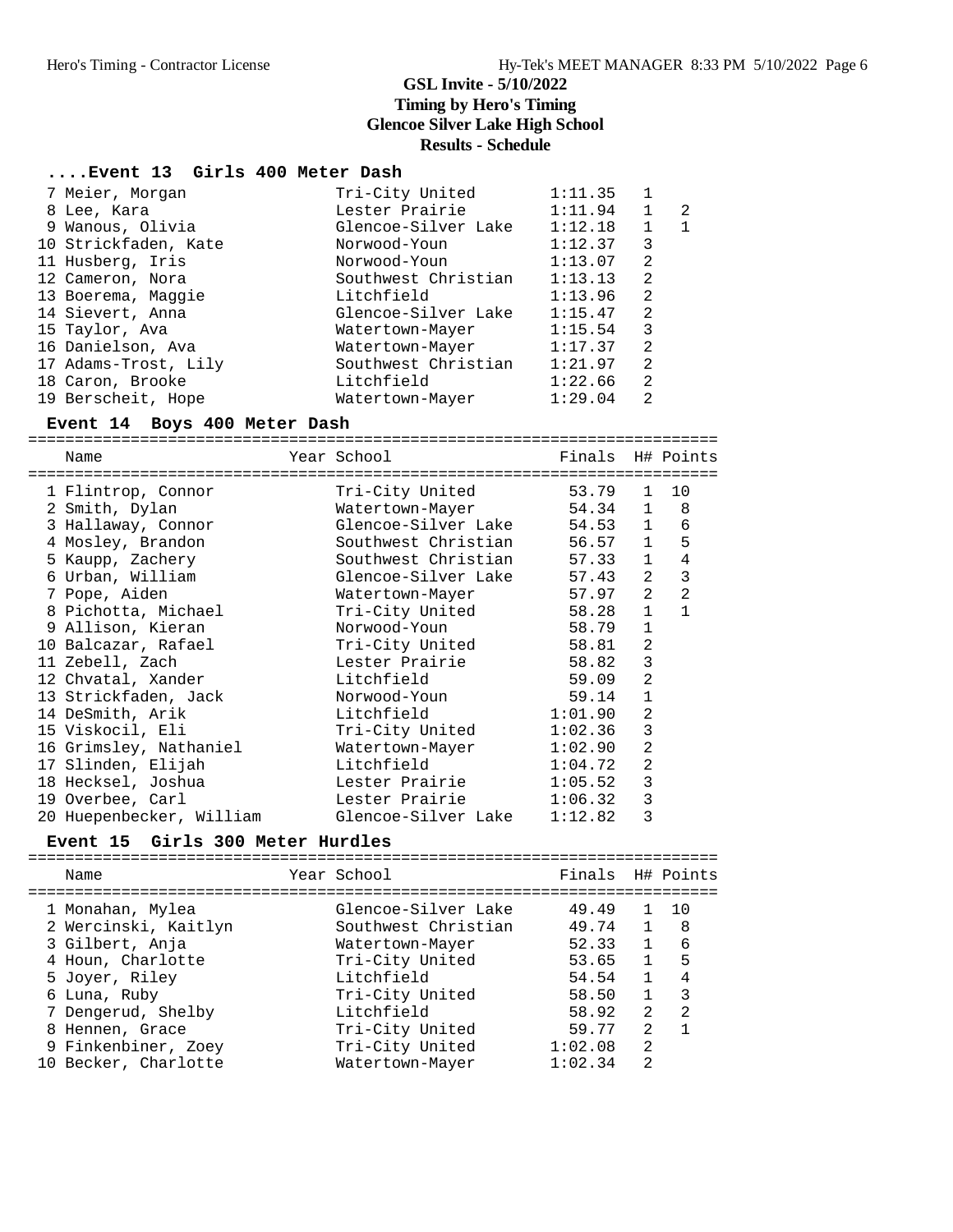### **Event 16 Boys 300 Meter Hurdles**

| Name                |  | Year School         | Finals Points |     |  |  |  |  |
|---------------------|--|---------------------|---------------|-----|--|--|--|--|
|                     |  |                     |               |     |  |  |  |  |
| 1 Smith, Brenden    |  | Litchfield          | 44.02         | 1 O |  |  |  |  |
| 2 Werner, Tison     |  | Glencoe-Silver Lake | 44.49         | 8   |  |  |  |  |
| 3 Skluzacek, Connor |  | Tri-City United     | 45.77         | 6   |  |  |  |  |
| 4 Elwell, Jacob     |  | Litchfield          | 50.51         | 5   |  |  |  |  |
| 5 Gilbert, Lonne    |  | Watertown-Mayer     | 54.95         | 4   |  |  |  |  |
| 6 Gabrelcik, Wyatt  |  | Watertown-Mayer     | 59.94         | ર   |  |  |  |  |

#### **Event 17 Girls 800 Meter Run**

=======================================================================

| 1 Metcalf, Malayh    | Glencoe-Silver Lake     | 2:21.59  | 10           |
|----------------------|-------------------------|----------|--------------|
| 2 Ruiz, Yasmin       | Tri-City United         | 2:36.13  | 8            |
| 3 Gogerty, Kaylee    | Tri-City United         | 2:43.45  | 6            |
| 4 Schrupp, Alison    | Norwood-Youn            | 2:47.89  | 5            |
| 5 Woefel, Abby       | Litchfield              | 2:48.55  | 4            |
| 6 Lara, Tynisa       | Litchfield              | 2:49.50  | 3            |
| 7 Domjahn, Bryn      | Watertown-Mayer         | 2:51.28  | 2            |
| 8 Rousseau, Ava      | Watertown-Mayer         | 2:52.75  | $\mathbf{1}$ |
| 9 Kaplan, Lily       | Tri-City United 2:53.52 |          |              |
| 10 Streufert, Maelee | Glencoe-Silver Lake     | 3:07.43  |              |
| 11 Mattson, Samantha | Glencoe-Silver Lake     | 3:08.01  |              |
| 12 Brinkmann, Erika  | Glencoe-Silver Lake     | 3:14.48  |              |
| 13 Aldrich, Jadyn    | Watertown-Mayer         | 3:17.16  |              |
| 14 Hehr, Abbigale    | Lester Prairie          | 3:20.58  |              |
| -- Winter, Abby      | Southwest Christian     | X2:31.96 |              |
|                      |                         |          |              |

### **Event 18 Boys 800 Meter Run**

| ------------                              |                                           |                  |                |              |
|-------------------------------------------|-------------------------------------------|------------------|----------------|--------------|
| Name                                      | Year School                               | Finals H# Points |                |              |
| --------------------<br>1 Juberian, Dante | =====================<br>Tri-City United  | 2:11.94 1 10     |                |              |
| 2 Hallaway, Connor                        | Glencoe-Silver Lake     2:13.61    1    8 |                  |                |              |
| 3 Seltz, Owen                             | Southwest Christian                       | $2:18.60$ 1      |                | 6            |
| 4 Martinez, Ezequiel                      | Glencoe-Silver Lake                       | $2:20.44$ 1      |                | 5            |
| 5 Prigge, Aven                            | Tri-City United                           | 2:20.71 1        |                | $\bf 4$      |
| 6 Strickfaden, Jack                       | Norwood-Youn                              | 2:21.62          | $\overline{a}$ | 3            |
| 7 Hilgers, Zach                           | Watertown-Mayer                           | 2:25.81          | $\overline{a}$ | 2            |
| 8 Jewison, Luke                           | Watertown-Mayer                           | 2:28.86          | $\overline{a}$ | $\mathbf{1}$ |
| 9 Knudsen, Ethan                          | Litchfield Diagnos                        | 2:30.60          | $\mathbf{1}$   |              |
| 10 Walters, Cole                          | Tri-City United                           | 2:30.72          | $\overline{2}$ |              |
| 11 Rotz, Bryson                           | Southwest Christian                       | 2:30.79          | $\mathbf 1$    |              |
| 12 Cox, Anton                             | Litchfield                                | 2:34.07          | $\overline{2}$ |              |
| 13 Arandia, Alexander                     | Glencoe-Silver Lake                       | 2:35.63          | $\mathbf{1}$   |              |
| 14 Willems, Collins                       | Norwood-Youn                              | 2:36.30          | 2              |              |
| 15 Zebell, Zach                           | Lester Prairie                            | 2:41.74          | $\mathbf{1}$   |              |
| 16 Vis, Braden                            | Southwest Christian                       | 2:42.76          | $\overline{2}$ |              |
| 17 Izazaga, Edwin                         | Litchfield                                | 2:46.12          | $\overline{2}$ |              |
| 18 Zuverink, Zachary                      | Norwood-Youn                              | 2:51.06          | $\overline{2}$ |              |
| 19 Kromarek, Dylan                        | Norwood-Youn                              | 2:53.43          | $\overline{2}$ |              |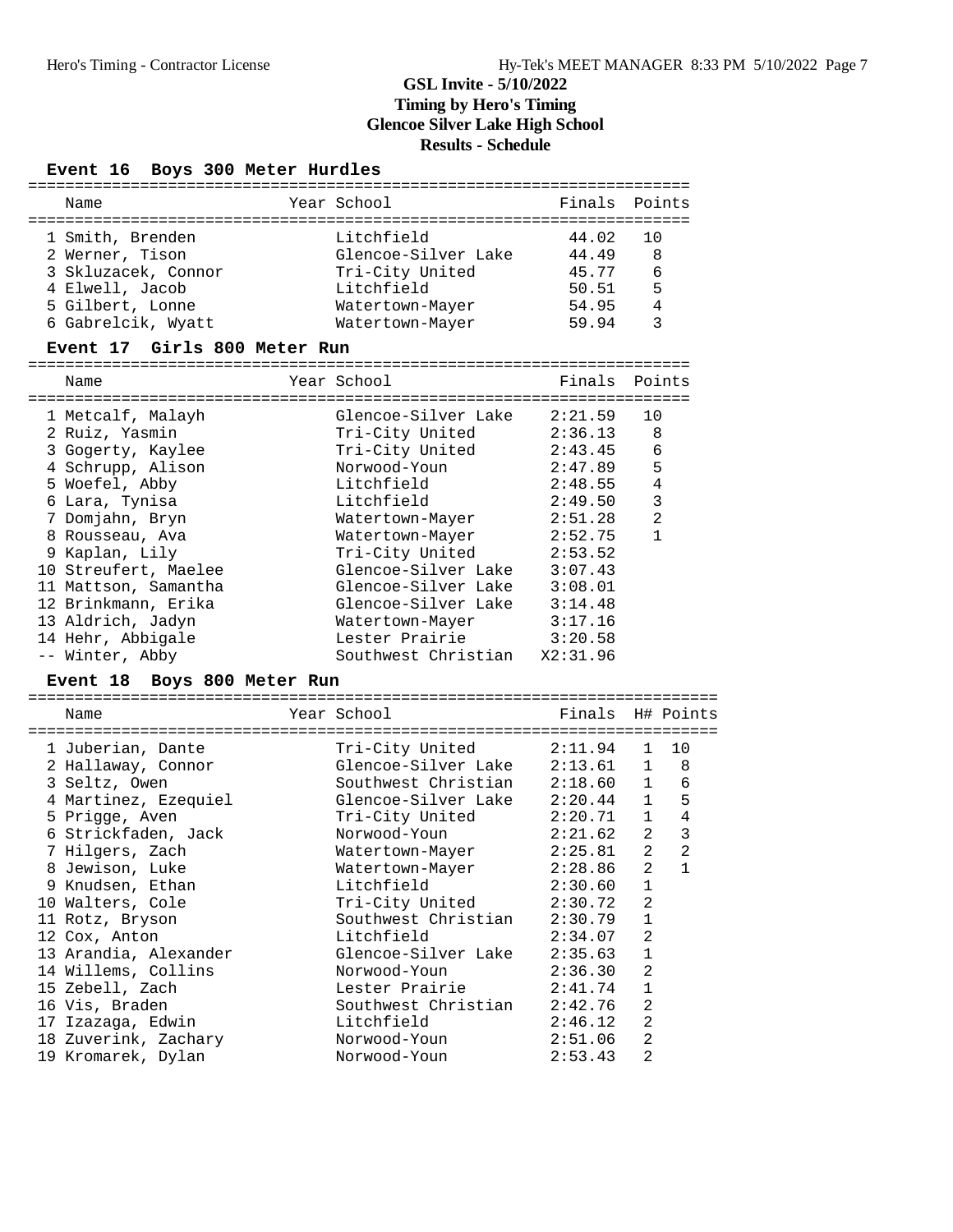### **Event 19 Girls 200 Meter Dash**

| Year School<br>Finals H# Points<br>Name<br>26.33<br>1 Coughlin, Callie<br>Southwest Christian<br>10<br>$\mathbf{1}$<br>Southwest Christian 26.37 1<br>2 Straub, Mehlayna<br>8<br>3 Kaping, Raina<br>Litchfield<br>27.13<br>$\mathbf{1}$<br>6<br>4 Chvatal, Lillia<br>27.20<br>5<br>Litchfield<br>$\mathbf{1}$<br>5 Dekkers, Ada<br>Southwest Christian<br>27.94<br>1<br>4<br>$\mathbf{3}$<br>Tri-City United<br>6 Hartwig, Kaitlyn<br>28.61<br>1<br>2<br>7 Micholichek, Brooke<br>Glencoe-Silver Lake<br>28.88<br>3<br>$\mathbf{1}$<br>$\overline{2}$<br>8 Danielson, Ava<br>29.00<br>Watertown-Mayer<br>$\overline{a}$<br>29.16<br>9 Wenzel, Teagan<br>Norwood-Youn<br>$\overline{a}$<br>10 Flicek, Kirra<br>Tri-City United<br>29.68<br>Tri-City United<br>2<br>11 Rynda, Allison<br>29.70<br>2<br>12 Strickfaden, Kate<br>Norwood-Youn<br>30.12<br>2<br>Glencoe-Silver Lake<br>30.16<br>13 Ranzau, Ava<br>$\mathbf{1}$<br>14 Flicek, Khloe<br>Tri-City United<br>30.22<br>2<br>Glencoe-Silver Lake<br>15 Betcher, Lauren<br>30.41<br>16 Keskey, Maren<br>Southwest Christian<br>$\overline{a}$<br>30.81<br>3<br>17 Taylor, Ava<br>31.96<br>Watertown-Mayer<br>3<br>18 Mahonney, Ella<br>Litchfield<br>33.38<br>3<br>19 Meyer, Amelia<br>Lester Prairie<br>34.85<br>$\mathbf{3}$<br>20 Bartosch, Clara<br>Lester Prairie<br>36.23<br>21 Becker, Sylvia<br>3<br>36.97<br>Watertown-Mayer<br>Event 20 Boys 200 Meter Dash<br>Year School<br>Finals H# Points<br>Name<br>1 Aller, Blake<br>Litchfield<br>22.89<br>10<br>1<br>23.33 1<br>Tri-City United<br>2 Reyes, Marco<br>8<br>23.42<br>3 Smith, Dylan<br>Watertown-Mayer<br>1<br>6<br>Tri-City United<br>5<br>4 Meyer, Jordan<br>23.46<br>1<br>4<br>Tri-City United<br>5 Flintrop, Connor<br>24.17<br>$\mathbf{1}$<br>Tri-City United<br>$\mathbf{1}$<br>6 Wagner, Janik<br>24.24<br>Southwest Christian<br>1<br>7 Buck, Zion<br>24.35<br>3<br>Southwest Christian<br>$\overline{a}$<br>2<br>8 McKenzie, Antuwan<br>25.26<br>$\overline{2}$<br>$\mathbf{1}$<br>9 Chellin, Dominic<br>Litchfield<br>25.33<br>25.45<br>10 Strickfaden, Noah<br>Norwood-Youn<br>$\mathbf{1}$<br>25.66<br>2<br>Southwest Christian<br>11 Kaupp, Zachery<br>$\overline{a}$<br>26.38<br>12 DeSmith, Arik<br>Litchfield<br>26.47 3<br>13 Urban, William<br>Glencoe-Silver Lake<br>14 Allison, Kieran<br>26.73<br>Norwood-Youn<br>2<br>15 Amberg, Kaeden<br>Glencoe-Silver Lake<br>27.02<br>2<br>16 Hunt, Andy<br>Southwest Christian<br>27.08<br>2<br>3<br>Norwood-Youn<br>27.35<br>17 Fabel, Dane<br>3<br>18 Bentz, Owen<br>Lester Prairie<br>27.80<br>3<br>19 Schinze, Lincoln<br>27.87<br>Watertown-Mayer<br>3<br>20 Lindeman, Sawyer<br>Glencoe-Silver Lake<br>28.01<br>Lester Prairie<br>28.31<br>3<br>21 Espinoza, Juan<br>22 Hecksel, Joshua<br>Lester Prairie<br>29.45<br>3 |                          |                                   |                |   |  |
|-----------------------------------------------------------------------------------------------------------------------------------------------------------------------------------------------------------------------------------------------------------------------------------------------------------------------------------------------------------------------------------------------------------------------------------------------------------------------------------------------------------------------------------------------------------------------------------------------------------------------------------------------------------------------------------------------------------------------------------------------------------------------------------------------------------------------------------------------------------------------------------------------------------------------------------------------------------------------------------------------------------------------------------------------------------------------------------------------------------------------------------------------------------------------------------------------------------------------------------------------------------------------------------------------------------------------------------------------------------------------------------------------------------------------------------------------------------------------------------------------------------------------------------------------------------------------------------------------------------------------------------------------------------------------------------------------------------------------------------------------------------------------------------------------------------------------------------------------------------------------------------------------------------------------------------------------------------------------------------------------------------------------------------------------------------------------------------------------------------------------------------------------------------------------------------------------------------------------------------------------------------------------------------------------------------------------------------------------------------------------------------------------------------------------------------------------------------------------------------------------------------------------------------------------------------------------------------------------------------------------------------------------------------------------------------------------------------------------------------------------------------------------------------------------------------------|--------------------------|-----------------------------------|----------------|---|--|
|                                                                                                                                                                                                                                                                                                                                                                                                                                                                                                                                                                                                                                                                                                                                                                                                                                                                                                                                                                                                                                                                                                                                                                                                                                                                                                                                                                                                                                                                                                                                                                                                                                                                                                                                                                                                                                                                                                                                                                                                                                                                                                                                                                                                                                                                                                                                                                                                                                                                                                                                                                                                                                                                                                                                                                                                                 |                          |                                   |                |   |  |
|                                                                                                                                                                                                                                                                                                                                                                                                                                                                                                                                                                                                                                                                                                                                                                                                                                                                                                                                                                                                                                                                                                                                                                                                                                                                                                                                                                                                                                                                                                                                                                                                                                                                                                                                                                                                                                                                                                                                                                                                                                                                                                                                                                                                                                                                                                                                                                                                                                                                                                                                                                                                                                                                                                                                                                                                                 |                          |                                   |                |   |  |
|                                                                                                                                                                                                                                                                                                                                                                                                                                                                                                                                                                                                                                                                                                                                                                                                                                                                                                                                                                                                                                                                                                                                                                                                                                                                                                                                                                                                                                                                                                                                                                                                                                                                                                                                                                                                                                                                                                                                                                                                                                                                                                                                                                                                                                                                                                                                                                                                                                                                                                                                                                                                                                                                                                                                                                                                                 |                          |                                   |                |   |  |
|                                                                                                                                                                                                                                                                                                                                                                                                                                                                                                                                                                                                                                                                                                                                                                                                                                                                                                                                                                                                                                                                                                                                                                                                                                                                                                                                                                                                                                                                                                                                                                                                                                                                                                                                                                                                                                                                                                                                                                                                                                                                                                                                                                                                                                                                                                                                                                                                                                                                                                                                                                                                                                                                                                                                                                                                                 |                          |                                   |                |   |  |
|                                                                                                                                                                                                                                                                                                                                                                                                                                                                                                                                                                                                                                                                                                                                                                                                                                                                                                                                                                                                                                                                                                                                                                                                                                                                                                                                                                                                                                                                                                                                                                                                                                                                                                                                                                                                                                                                                                                                                                                                                                                                                                                                                                                                                                                                                                                                                                                                                                                                                                                                                                                                                                                                                                                                                                                                                 |                          |                                   |                |   |  |
|                                                                                                                                                                                                                                                                                                                                                                                                                                                                                                                                                                                                                                                                                                                                                                                                                                                                                                                                                                                                                                                                                                                                                                                                                                                                                                                                                                                                                                                                                                                                                                                                                                                                                                                                                                                                                                                                                                                                                                                                                                                                                                                                                                                                                                                                                                                                                                                                                                                                                                                                                                                                                                                                                                                                                                                                                 |                          |                                   |                |   |  |
|                                                                                                                                                                                                                                                                                                                                                                                                                                                                                                                                                                                                                                                                                                                                                                                                                                                                                                                                                                                                                                                                                                                                                                                                                                                                                                                                                                                                                                                                                                                                                                                                                                                                                                                                                                                                                                                                                                                                                                                                                                                                                                                                                                                                                                                                                                                                                                                                                                                                                                                                                                                                                                                                                                                                                                                                                 |                          |                                   |                |   |  |
|                                                                                                                                                                                                                                                                                                                                                                                                                                                                                                                                                                                                                                                                                                                                                                                                                                                                                                                                                                                                                                                                                                                                                                                                                                                                                                                                                                                                                                                                                                                                                                                                                                                                                                                                                                                                                                                                                                                                                                                                                                                                                                                                                                                                                                                                                                                                                                                                                                                                                                                                                                                                                                                                                                                                                                                                                 |                          |                                   |                |   |  |
|                                                                                                                                                                                                                                                                                                                                                                                                                                                                                                                                                                                                                                                                                                                                                                                                                                                                                                                                                                                                                                                                                                                                                                                                                                                                                                                                                                                                                                                                                                                                                                                                                                                                                                                                                                                                                                                                                                                                                                                                                                                                                                                                                                                                                                                                                                                                                                                                                                                                                                                                                                                                                                                                                                                                                                                                                 |                          |                                   |                |   |  |
|                                                                                                                                                                                                                                                                                                                                                                                                                                                                                                                                                                                                                                                                                                                                                                                                                                                                                                                                                                                                                                                                                                                                                                                                                                                                                                                                                                                                                                                                                                                                                                                                                                                                                                                                                                                                                                                                                                                                                                                                                                                                                                                                                                                                                                                                                                                                                                                                                                                                                                                                                                                                                                                                                                                                                                                                                 |                          |                                   |                |   |  |
|                                                                                                                                                                                                                                                                                                                                                                                                                                                                                                                                                                                                                                                                                                                                                                                                                                                                                                                                                                                                                                                                                                                                                                                                                                                                                                                                                                                                                                                                                                                                                                                                                                                                                                                                                                                                                                                                                                                                                                                                                                                                                                                                                                                                                                                                                                                                                                                                                                                                                                                                                                                                                                                                                                                                                                                                                 |                          |                                   |                |   |  |
|                                                                                                                                                                                                                                                                                                                                                                                                                                                                                                                                                                                                                                                                                                                                                                                                                                                                                                                                                                                                                                                                                                                                                                                                                                                                                                                                                                                                                                                                                                                                                                                                                                                                                                                                                                                                                                                                                                                                                                                                                                                                                                                                                                                                                                                                                                                                                                                                                                                                                                                                                                                                                                                                                                                                                                                                                 |                          |                                   |                |   |  |
|                                                                                                                                                                                                                                                                                                                                                                                                                                                                                                                                                                                                                                                                                                                                                                                                                                                                                                                                                                                                                                                                                                                                                                                                                                                                                                                                                                                                                                                                                                                                                                                                                                                                                                                                                                                                                                                                                                                                                                                                                                                                                                                                                                                                                                                                                                                                                                                                                                                                                                                                                                                                                                                                                                                                                                                                                 |                          |                                   |                |   |  |
|                                                                                                                                                                                                                                                                                                                                                                                                                                                                                                                                                                                                                                                                                                                                                                                                                                                                                                                                                                                                                                                                                                                                                                                                                                                                                                                                                                                                                                                                                                                                                                                                                                                                                                                                                                                                                                                                                                                                                                                                                                                                                                                                                                                                                                                                                                                                                                                                                                                                                                                                                                                                                                                                                                                                                                                                                 |                          |                                   |                |   |  |
|                                                                                                                                                                                                                                                                                                                                                                                                                                                                                                                                                                                                                                                                                                                                                                                                                                                                                                                                                                                                                                                                                                                                                                                                                                                                                                                                                                                                                                                                                                                                                                                                                                                                                                                                                                                                                                                                                                                                                                                                                                                                                                                                                                                                                                                                                                                                                                                                                                                                                                                                                                                                                                                                                                                                                                                                                 |                          |                                   |                |   |  |
|                                                                                                                                                                                                                                                                                                                                                                                                                                                                                                                                                                                                                                                                                                                                                                                                                                                                                                                                                                                                                                                                                                                                                                                                                                                                                                                                                                                                                                                                                                                                                                                                                                                                                                                                                                                                                                                                                                                                                                                                                                                                                                                                                                                                                                                                                                                                                                                                                                                                                                                                                                                                                                                                                                                                                                                                                 |                          |                                   |                |   |  |
|                                                                                                                                                                                                                                                                                                                                                                                                                                                                                                                                                                                                                                                                                                                                                                                                                                                                                                                                                                                                                                                                                                                                                                                                                                                                                                                                                                                                                                                                                                                                                                                                                                                                                                                                                                                                                                                                                                                                                                                                                                                                                                                                                                                                                                                                                                                                                                                                                                                                                                                                                                                                                                                                                                                                                                                                                 |                          |                                   |                |   |  |
|                                                                                                                                                                                                                                                                                                                                                                                                                                                                                                                                                                                                                                                                                                                                                                                                                                                                                                                                                                                                                                                                                                                                                                                                                                                                                                                                                                                                                                                                                                                                                                                                                                                                                                                                                                                                                                                                                                                                                                                                                                                                                                                                                                                                                                                                                                                                                                                                                                                                                                                                                                                                                                                                                                                                                                                                                 |                          |                                   |                |   |  |
|                                                                                                                                                                                                                                                                                                                                                                                                                                                                                                                                                                                                                                                                                                                                                                                                                                                                                                                                                                                                                                                                                                                                                                                                                                                                                                                                                                                                                                                                                                                                                                                                                                                                                                                                                                                                                                                                                                                                                                                                                                                                                                                                                                                                                                                                                                                                                                                                                                                                                                                                                                                                                                                                                                                                                                                                                 |                          |                                   |                |   |  |
|                                                                                                                                                                                                                                                                                                                                                                                                                                                                                                                                                                                                                                                                                                                                                                                                                                                                                                                                                                                                                                                                                                                                                                                                                                                                                                                                                                                                                                                                                                                                                                                                                                                                                                                                                                                                                                                                                                                                                                                                                                                                                                                                                                                                                                                                                                                                                                                                                                                                                                                                                                                                                                                                                                                                                                                                                 |                          |                                   |                |   |  |
|                                                                                                                                                                                                                                                                                                                                                                                                                                                                                                                                                                                                                                                                                                                                                                                                                                                                                                                                                                                                                                                                                                                                                                                                                                                                                                                                                                                                                                                                                                                                                                                                                                                                                                                                                                                                                                                                                                                                                                                                                                                                                                                                                                                                                                                                                                                                                                                                                                                                                                                                                                                                                                                                                                                                                                                                                 |                          |                                   |                |   |  |
|                                                                                                                                                                                                                                                                                                                                                                                                                                                                                                                                                                                                                                                                                                                                                                                                                                                                                                                                                                                                                                                                                                                                                                                                                                                                                                                                                                                                                                                                                                                                                                                                                                                                                                                                                                                                                                                                                                                                                                                                                                                                                                                                                                                                                                                                                                                                                                                                                                                                                                                                                                                                                                                                                                                                                                                                                 |                          |                                   |                |   |  |
|                                                                                                                                                                                                                                                                                                                                                                                                                                                                                                                                                                                                                                                                                                                                                                                                                                                                                                                                                                                                                                                                                                                                                                                                                                                                                                                                                                                                                                                                                                                                                                                                                                                                                                                                                                                                                                                                                                                                                                                                                                                                                                                                                                                                                                                                                                                                                                                                                                                                                                                                                                                                                                                                                                                                                                                                                 |                          |                                   |                |   |  |
|                                                                                                                                                                                                                                                                                                                                                                                                                                                                                                                                                                                                                                                                                                                                                                                                                                                                                                                                                                                                                                                                                                                                                                                                                                                                                                                                                                                                                                                                                                                                                                                                                                                                                                                                                                                                                                                                                                                                                                                                                                                                                                                                                                                                                                                                                                                                                                                                                                                                                                                                                                                                                                                                                                                                                                                                                 |                          |                                   |                |   |  |
|                                                                                                                                                                                                                                                                                                                                                                                                                                                                                                                                                                                                                                                                                                                                                                                                                                                                                                                                                                                                                                                                                                                                                                                                                                                                                                                                                                                                                                                                                                                                                                                                                                                                                                                                                                                                                                                                                                                                                                                                                                                                                                                                                                                                                                                                                                                                                                                                                                                                                                                                                                                                                                                                                                                                                                                                                 |                          |                                   |                |   |  |
|                                                                                                                                                                                                                                                                                                                                                                                                                                                                                                                                                                                                                                                                                                                                                                                                                                                                                                                                                                                                                                                                                                                                                                                                                                                                                                                                                                                                                                                                                                                                                                                                                                                                                                                                                                                                                                                                                                                                                                                                                                                                                                                                                                                                                                                                                                                                                                                                                                                                                                                                                                                                                                                                                                                                                                                                                 |                          |                                   |                |   |  |
|                                                                                                                                                                                                                                                                                                                                                                                                                                                                                                                                                                                                                                                                                                                                                                                                                                                                                                                                                                                                                                                                                                                                                                                                                                                                                                                                                                                                                                                                                                                                                                                                                                                                                                                                                                                                                                                                                                                                                                                                                                                                                                                                                                                                                                                                                                                                                                                                                                                                                                                                                                                                                                                                                                                                                                                                                 |                          |                                   |                |   |  |
|                                                                                                                                                                                                                                                                                                                                                                                                                                                                                                                                                                                                                                                                                                                                                                                                                                                                                                                                                                                                                                                                                                                                                                                                                                                                                                                                                                                                                                                                                                                                                                                                                                                                                                                                                                                                                                                                                                                                                                                                                                                                                                                                                                                                                                                                                                                                                                                                                                                                                                                                                                                                                                                                                                                                                                                                                 |                          |                                   |                |   |  |
|                                                                                                                                                                                                                                                                                                                                                                                                                                                                                                                                                                                                                                                                                                                                                                                                                                                                                                                                                                                                                                                                                                                                                                                                                                                                                                                                                                                                                                                                                                                                                                                                                                                                                                                                                                                                                                                                                                                                                                                                                                                                                                                                                                                                                                                                                                                                                                                                                                                                                                                                                                                                                                                                                                                                                                                                                 |                          |                                   |                |   |  |
|                                                                                                                                                                                                                                                                                                                                                                                                                                                                                                                                                                                                                                                                                                                                                                                                                                                                                                                                                                                                                                                                                                                                                                                                                                                                                                                                                                                                                                                                                                                                                                                                                                                                                                                                                                                                                                                                                                                                                                                                                                                                                                                                                                                                                                                                                                                                                                                                                                                                                                                                                                                                                                                                                                                                                                                                                 |                          |                                   |                |   |  |
|                                                                                                                                                                                                                                                                                                                                                                                                                                                                                                                                                                                                                                                                                                                                                                                                                                                                                                                                                                                                                                                                                                                                                                                                                                                                                                                                                                                                                                                                                                                                                                                                                                                                                                                                                                                                                                                                                                                                                                                                                                                                                                                                                                                                                                                                                                                                                                                                                                                                                                                                                                                                                                                                                                                                                                                                                 |                          |                                   |                |   |  |
|                                                                                                                                                                                                                                                                                                                                                                                                                                                                                                                                                                                                                                                                                                                                                                                                                                                                                                                                                                                                                                                                                                                                                                                                                                                                                                                                                                                                                                                                                                                                                                                                                                                                                                                                                                                                                                                                                                                                                                                                                                                                                                                                                                                                                                                                                                                                                                                                                                                                                                                                                                                                                                                                                                                                                                                                                 |                          |                                   |                |   |  |
|                                                                                                                                                                                                                                                                                                                                                                                                                                                                                                                                                                                                                                                                                                                                                                                                                                                                                                                                                                                                                                                                                                                                                                                                                                                                                                                                                                                                                                                                                                                                                                                                                                                                                                                                                                                                                                                                                                                                                                                                                                                                                                                                                                                                                                                                                                                                                                                                                                                                                                                                                                                                                                                                                                                                                                                                                 |                          |                                   |                |   |  |
|                                                                                                                                                                                                                                                                                                                                                                                                                                                                                                                                                                                                                                                                                                                                                                                                                                                                                                                                                                                                                                                                                                                                                                                                                                                                                                                                                                                                                                                                                                                                                                                                                                                                                                                                                                                                                                                                                                                                                                                                                                                                                                                                                                                                                                                                                                                                                                                                                                                                                                                                                                                                                                                                                                                                                                                                                 |                          |                                   |                |   |  |
|                                                                                                                                                                                                                                                                                                                                                                                                                                                                                                                                                                                                                                                                                                                                                                                                                                                                                                                                                                                                                                                                                                                                                                                                                                                                                                                                                                                                                                                                                                                                                                                                                                                                                                                                                                                                                                                                                                                                                                                                                                                                                                                                                                                                                                                                                                                                                                                                                                                                                                                                                                                                                                                                                                                                                                                                                 |                          |                                   |                |   |  |
|                                                                                                                                                                                                                                                                                                                                                                                                                                                                                                                                                                                                                                                                                                                                                                                                                                                                                                                                                                                                                                                                                                                                                                                                                                                                                                                                                                                                                                                                                                                                                                                                                                                                                                                                                                                                                                                                                                                                                                                                                                                                                                                                                                                                                                                                                                                                                                                                                                                                                                                                                                                                                                                                                                                                                                                                                 |                          |                                   |                |   |  |
|                                                                                                                                                                                                                                                                                                                                                                                                                                                                                                                                                                                                                                                                                                                                                                                                                                                                                                                                                                                                                                                                                                                                                                                                                                                                                                                                                                                                                                                                                                                                                                                                                                                                                                                                                                                                                                                                                                                                                                                                                                                                                                                                                                                                                                                                                                                                                                                                                                                                                                                                                                                                                                                                                                                                                                                                                 |                          |                                   |                |   |  |
|                                                                                                                                                                                                                                                                                                                                                                                                                                                                                                                                                                                                                                                                                                                                                                                                                                                                                                                                                                                                                                                                                                                                                                                                                                                                                                                                                                                                                                                                                                                                                                                                                                                                                                                                                                                                                                                                                                                                                                                                                                                                                                                                                                                                                                                                                                                                                                                                                                                                                                                                                                                                                                                                                                                                                                                                                 |                          |                                   |                |   |  |
|                                                                                                                                                                                                                                                                                                                                                                                                                                                                                                                                                                                                                                                                                                                                                                                                                                                                                                                                                                                                                                                                                                                                                                                                                                                                                                                                                                                                                                                                                                                                                                                                                                                                                                                                                                                                                                                                                                                                                                                                                                                                                                                                                                                                                                                                                                                                                                                                                                                                                                                                                                                                                                                                                                                                                                                                                 |                          |                                   |                |   |  |
|                                                                                                                                                                                                                                                                                                                                                                                                                                                                                                                                                                                                                                                                                                                                                                                                                                                                                                                                                                                                                                                                                                                                                                                                                                                                                                                                                                                                                                                                                                                                                                                                                                                                                                                                                                                                                                                                                                                                                                                                                                                                                                                                                                                                                                                                                                                                                                                                                                                                                                                                                                                                                                                                                                                                                                                                                 |                          |                                   |                |   |  |
|                                                                                                                                                                                                                                                                                                                                                                                                                                                                                                                                                                                                                                                                                                                                                                                                                                                                                                                                                                                                                                                                                                                                                                                                                                                                                                                                                                                                                                                                                                                                                                                                                                                                                                                                                                                                                                                                                                                                                                                                                                                                                                                                                                                                                                                                                                                                                                                                                                                                                                                                                                                                                                                                                                                                                                                                                 |                          |                                   |                |   |  |
|                                                                                                                                                                                                                                                                                                                                                                                                                                                                                                                                                                                                                                                                                                                                                                                                                                                                                                                                                                                                                                                                                                                                                                                                                                                                                                                                                                                                                                                                                                                                                                                                                                                                                                                                                                                                                                                                                                                                                                                                                                                                                                                                                                                                                                                                                                                                                                                                                                                                                                                                                                                                                                                                                                                                                                                                                 |                          |                                   |                |   |  |
|                                                                                                                                                                                                                                                                                                                                                                                                                                                                                                                                                                                                                                                                                                                                                                                                                                                                                                                                                                                                                                                                                                                                                                                                                                                                                                                                                                                                                                                                                                                                                                                                                                                                                                                                                                                                                                                                                                                                                                                                                                                                                                                                                                                                                                                                                                                                                                                                                                                                                                                                                                                                                                                                                                                                                                                                                 |                          |                                   |                |   |  |
|                                                                                                                                                                                                                                                                                                                                                                                                                                                                                                                                                                                                                                                                                                                                                                                                                                                                                                                                                                                                                                                                                                                                                                                                                                                                                                                                                                                                                                                                                                                                                                                                                                                                                                                                                                                                                                                                                                                                                                                                                                                                                                                                                                                                                                                                                                                                                                                                                                                                                                                                                                                                                                                                                                                                                                                                                 |                          |                                   |                |   |  |
|                                                                                                                                                                                                                                                                                                                                                                                                                                                                                                                                                                                                                                                                                                                                                                                                                                                                                                                                                                                                                                                                                                                                                                                                                                                                                                                                                                                                                                                                                                                                                                                                                                                                                                                                                                                                                                                                                                                                                                                                                                                                                                                                                                                                                                                                                                                                                                                                                                                                                                                                                                                                                                                                                                                                                                                                                 |                          |                                   |                |   |  |
|                                                                                                                                                                                                                                                                                                                                                                                                                                                                                                                                                                                                                                                                                                                                                                                                                                                                                                                                                                                                                                                                                                                                                                                                                                                                                                                                                                                                                                                                                                                                                                                                                                                                                                                                                                                                                                                                                                                                                                                                                                                                                                                                                                                                                                                                                                                                                                                                                                                                                                                                                                                                                                                                                                                                                                                                                 |                          |                                   |                |   |  |
|                                                                                                                                                                                                                                                                                                                                                                                                                                                                                                                                                                                                                                                                                                                                                                                                                                                                                                                                                                                                                                                                                                                                                                                                                                                                                                                                                                                                                                                                                                                                                                                                                                                                                                                                                                                                                                                                                                                                                                                                                                                                                                                                                                                                                                                                                                                                                                                                                                                                                                                                                                                                                                                                                                                                                                                                                 |                          |                                   |                |   |  |
|                                                                                                                                                                                                                                                                                                                                                                                                                                                                                                                                                                                                                                                                                                                                                                                                                                                                                                                                                                                                                                                                                                                                                                                                                                                                                                                                                                                                                                                                                                                                                                                                                                                                                                                                                                                                                                                                                                                                                                                                                                                                                                                                                                                                                                                                                                                                                                                                                                                                                                                                                                                                                                                                                                                                                                                                                 |                          |                                   |                |   |  |
|                                                                                                                                                                                                                                                                                                                                                                                                                                                                                                                                                                                                                                                                                                                                                                                                                                                                                                                                                                                                                                                                                                                                                                                                                                                                                                                                                                                                                                                                                                                                                                                                                                                                                                                                                                                                                                                                                                                                                                                                                                                                                                                                                                                                                                                                                                                                                                                                                                                                                                                                                                                                                                                                                                                                                                                                                 |                          |                                   |                |   |  |
|                                                                                                                                                                                                                                                                                                                                                                                                                                                                                                                                                                                                                                                                                                                                                                                                                                                                                                                                                                                                                                                                                                                                                                                                                                                                                                                                                                                                                                                                                                                                                                                                                                                                                                                                                                                                                                                                                                                                                                                                                                                                                                                                                                                                                                                                                                                                                                                                                                                                                                                                                                                                                                                                                                                                                                                                                 |                          |                                   |                |   |  |
|                                                                                                                                                                                                                                                                                                                                                                                                                                                                                                                                                                                                                                                                                                                                                                                                                                                                                                                                                                                                                                                                                                                                                                                                                                                                                                                                                                                                                                                                                                                                                                                                                                                                                                                                                                                                                                                                                                                                                                                                                                                                                                                                                                                                                                                                                                                                                                                                                                                                                                                                                                                                                                                                                                                                                                                                                 |                          |                                   |                |   |  |
| 24 Rojas-Espzna, Samuel                                                                                                                                                                                                                                                                                                                                                                                                                                                                                                                                                                                                                                                                                                                                                                                                                                                                                                                                                                                                                                                                                                                                                                                                                                                                                                                                                                                                                                                                                                                                                                                                                                                                                                                                                                                                                                                                                                                                                                                                                                                                                                                                                                                                                                                                                                                                                                                                                                                                                                                                                                                                                                                                                                                                                                                         |                          |                                   |                | 4 |  |
| 25 Rok, Jaden<br>31.58<br>3<br>Lester Prairie                                                                                                                                                                                                                                                                                                                                                                                                                                                                                                                                                                                                                                                                                                                                                                                                                                                                                                                                                                                                                                                                                                                                                                                                                                                                                                                                                                                                                                                                                                                                                                                                                                                                                                                                                                                                                                                                                                                                                                                                                                                                                                                                                                                                                                                                                                                                                                                                                                                                                                                                                                                                                                                                                                                                                                   | 23 Huepenbecker, William | Glencoe-Silver Lake<br>Litchfield | 30.63<br>31.31 | 4 |  |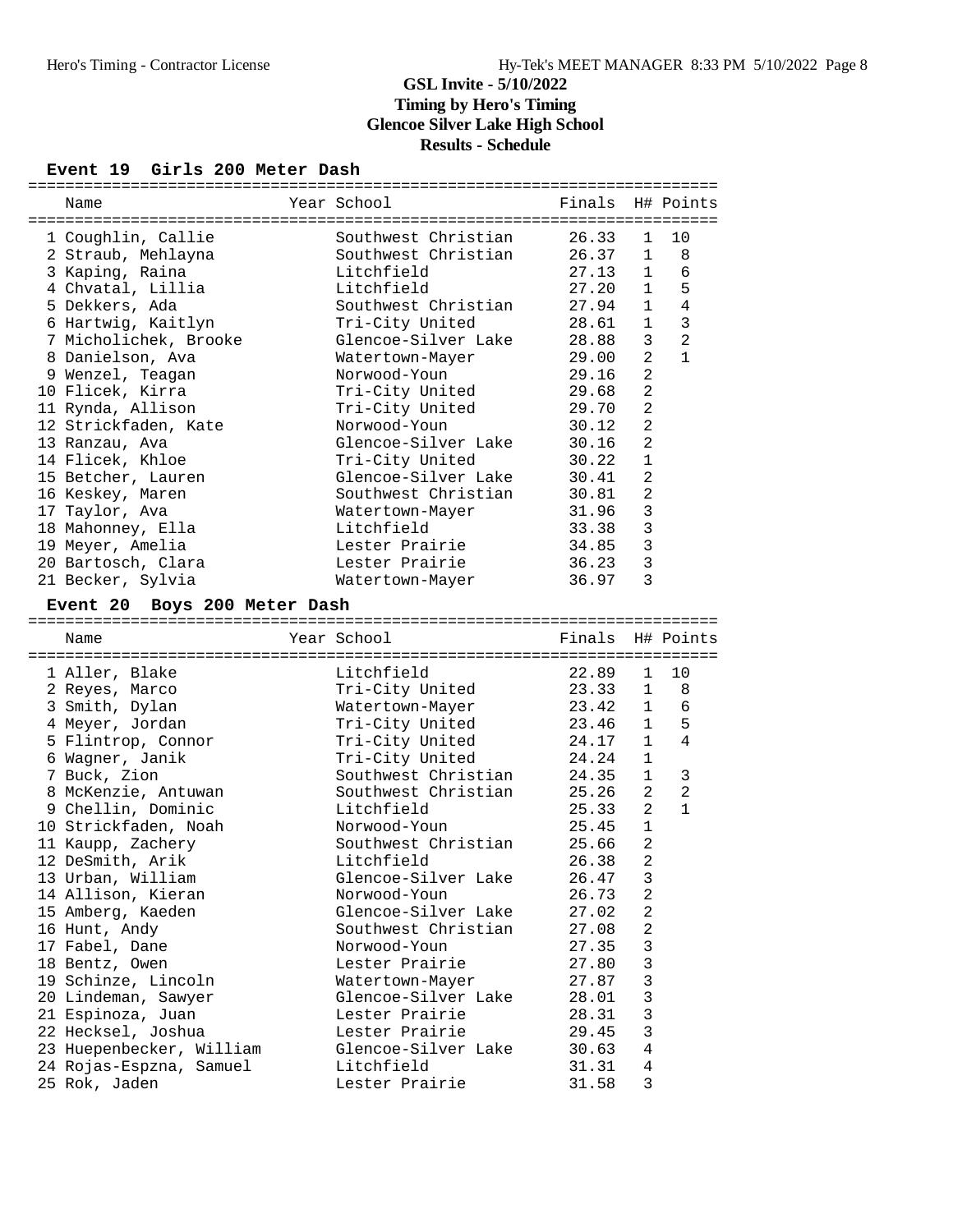### **Event 21 Girls 3200 Meter Run**

| Name                             |              | Year School           | Finals   | Points     |
|----------------------------------|--------------|-----------------------|----------|------------|
|                                  |              |                       |          |            |
| 1 Marek, Megan                   |              | Tri-City United       | 14:18.20 | 10         |
| 2 Rondorf, Lillian               |              | Tri-City United       | 14:22.26 | 8          |
| 3 Brinkmann, Marissa             |              | Glencoe-Silver Lake   | 14:37.91 | 6          |
| 4 Iverson, Adrianna              |              | Litchfield            | 14:55.07 | 5          |
| 5 Rick, Whitney                  |              | Litchfield            | 18:26.37 | 4          |
| Event 22 Boys 3200 Meter Run     |              |                       |          |            |
|                                  |              |                       |          |            |
| Name                             |              | Year School           | Finals   | Points     |
| 1 Druley, Jake                   |              | Norwood-Youn          | 10:29.69 | 10         |
| 2 Rogness, Ole                   |              | Litchfield            | 11:07.30 | 8          |
| 3 Zerwas, David                  |              | Glencoe-Silver Lake   | 11:46.13 | 6          |
| 4 Olivares, Jeffrey              |              | Lester Prairie        | 11:50.53 | 5          |
|                                  |              |                       |          | $\sqrt{4}$ |
| 5 Robrahn, Caleb                 |              | Tri-City United       | 12:06.87 | 3          |
| 6 Garza Juarez, Nestor           |              | Lester Prairie        | 12:51.47 |            |
| 7 Goecke, Cole                   |              | Tri-City United       | 13:06.95 | 2          |
| 8 Freitag, Benton                |              | Glencoe-Silver Lake   | 13:43.25 | 1          |
| 9 Lindeman, Caleb                |              | Glencoe-Silver Lake   | 13:45.80 |            |
| Event 23 Girls 4x400 Meter Relay |              |                       |          |            |
| School                           |              |                       | Finals   | Points     |
|                                  |              |                       |          |            |
| 1 Tri-City United 'A'            |              |                       | 4:28.12  | 10         |
| 1) Lopez, Guadalupe              |              | 2) Erickson, Makayla  |          |            |
| 3) Ruiz, Yasmin                  |              | 4) Meier, Morgan      |          |            |
| 2 Norwood-Young America          | '' A '       |                       | 4:35.71  | 8          |
| 1) Neumann, Madalyn              |              | 2) Daugs, Bethany     |          |            |
| 3) Schrupp, Alison               |              | 4) Neaton, EllaMae    |          |            |
| 3 Glencoe-Silver Lake            | ' A '        |                       | 4:41.32  | 6          |
| 1) Boetel, Abigale               |              | 2) Metcalf, Malayh    |          |            |
| 3) Guerrero, Kendall             |              | 4) Ranzau, Ava        |          |            |
| 4 Litchfield<br>' A '            |              |                       | 4:41.82  | 5          |
| 1) Joyer, Riley                  |              | 2) Guggemos, Katelyn  |          |            |
| 3) Thoma, Abby                   |              | 4) Ziegler, Kala      |          |            |
| -- Southwest Christian           | י ב <i>ו</i> |                       | X4:24.60 |            |
| 1) Wercinski, Kaitlyn            |              | 2) Winter, Abby       |          |            |
| 3) Dekkers, Ada                  |              | 4) Helseth, Margrethe |          |            |
| Event 24 Boys 4x400 Meter Relay  |              |                       |          |            |
|                                  |              |                       |          |            |
| School                           |              |                       | Finals   | Points     |
|                                  |              |                       |          |            |
| 1 Tri-City United 'A'            |              |                       | 3:40.21  | 10         |
| 1) Goecke, Chase                 |              | 2) Juberian, Dante    |          |            |
| 3) Flintrop, Connor              |              | 4) Pichotta, Michael  |          |            |
| 2 Litchfield 'A'                 |              |                       | 3:40.75  | 8          |
| 1) King, Logan                   |              | 2) Sundve, Gavyn      |          |            |
| 3) Smith, Brenden                |              | 4) Kuehl, Lukas       |          |            |
| 3 Glencoe-Silver Lake            | י A י        |                       | 3:44.31  | 6          |
| 1) Werner, Tison                 |              | 2) Kaczmarek, Sawyer  |          |            |
|                                  |              |                       |          |            |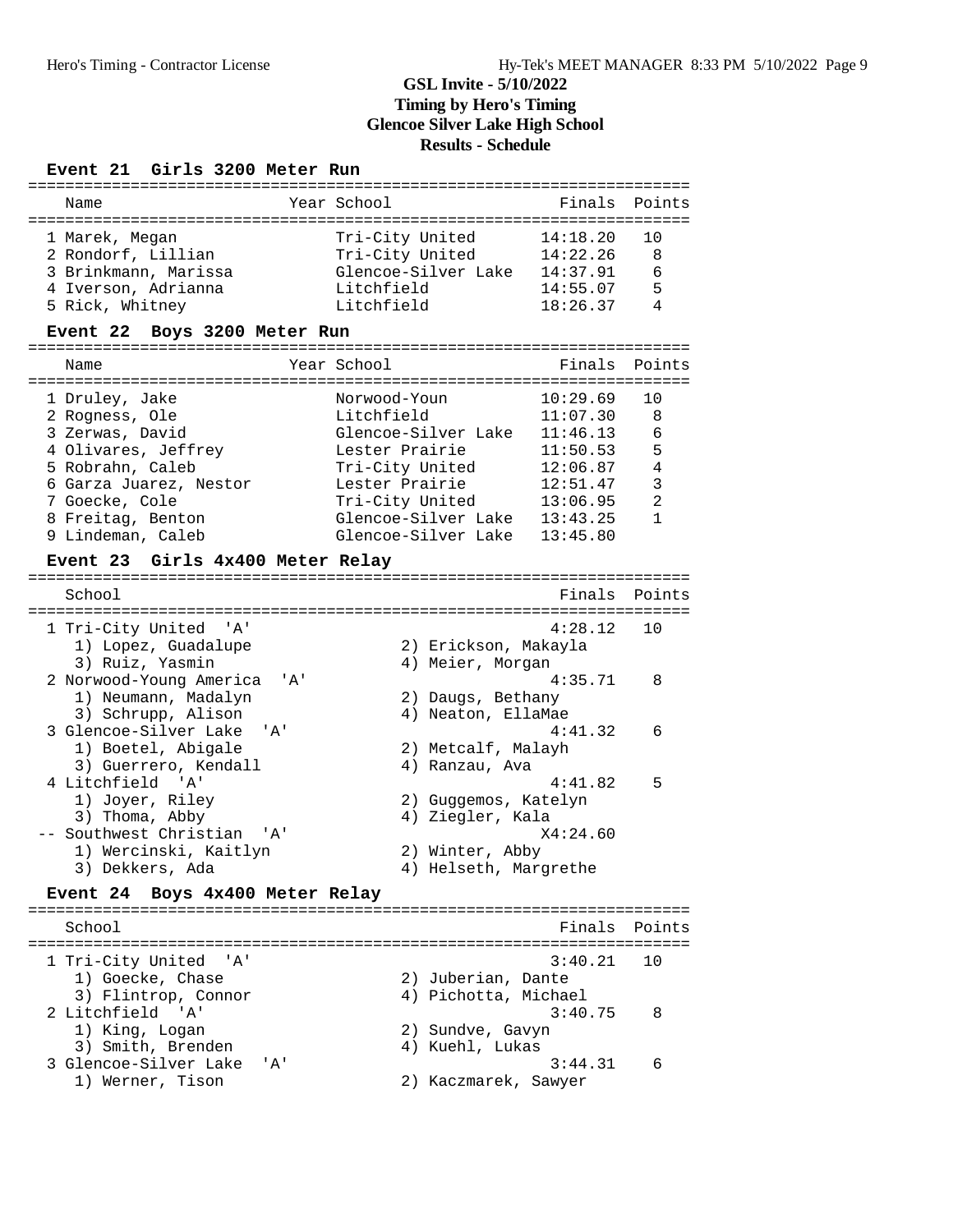# **....Event 24 Boys 4x400 Meter Relay**

| 3) Martinez, Ezequiel       | 4) Hallaway, Connor |
|-----------------------------|---------------------|
| 4 Norwood-Young America 'A' | 3:48.20<br>- 5      |
| 1) Druley, Mitchell         | 2) Allison, Kieran  |
| 3) Strickfaden, Jack        | 4) Druley, Jake     |
| 5 Southwest Christian 'A'   | 3:51.07<br>4        |
| 1) Kaupp, Zachery           | 2) Wercinski, Wyatt |
| 3) Rotz, Bryson             | 4) Buck, Zion       |

### **Event 25 Girls Shot Put**

| Name                                              |           |           | Year School         | Finals       |                | H# Points      |
|---------------------------------------------------|-----------|-----------|---------------------|--------------|----------------|----------------|
| 1 Baseman, Jaelyn                                 |           |           | Litchfield          | $33 - 05.00$ | 2              | 10             |
| $32 - 07$ $31 - 09$<br>$30 - 02$                  |           | $33 - 05$ |                     |              |                |                |
| 2 Dooley, Maddie<br>$32 - 00$ $31 - 02$ $33 - 01$ |           | $31 - 03$ | Tri-City United     | $33 - 01.00$ | 2              | 8              |
| 3 Czinano, Mallory                                |           |           | Watertown-Mayer     | $32 - 09.00$ | 2              | 6              |
| $31 - 04$ $32 - 09$ $32 - 05$                     |           | $31 - 08$ |                     |              |                |                |
| 4 Straub, Mehlayna                                |           |           | Southwest Christian | $32 - 06.00$ | 2              | 5              |
| $30 - 06$<br>$31 - 06$                            | $30 - 09$ | $32 - 06$ |                     |              |                |                |
| 5 Krocak, Kaia                                    |           |           | Tri-City United     | $29 - 07.00$ | 2              | 4              |
| $28 - 03$ 29-07<br>$27 - 08$                      |           | $28 - 04$ |                     |              |                |                |
| 6 Bettin, Saraphina                               |           |           | Southwest Christian | $29 - 06.00$ | 2              | 3              |
| $27-04$ $27-11$ $27-00$                           |           | $29 - 06$ |                     |              |                |                |
| 7 Schmidt, Grace                                  |           |           | Litchfield          | $29 - 02.00$ | 2              | $\overline{a}$ |
| $29 - 02$<br>28-02 FOUL                           |           | FOUL      |                     |              |                |                |
| 8 Albers, Brooke                                  |           |           | Lester Prairie      | $28 - 01.00$ | 2              | $\mathbf{1}$   |
| $25 - 09$ $25 - 03$<br>$24 - 03$                  |           | $28 - 01$ |                     |              |                |                |
| 9 Scott, Rachel                                   |           |           | Norwood-Youn        | $26 - 09.00$ | 2              |                |
| $23 - 03$ $23 - 07$ $26 - 09$                     |           | $25 - 11$ |                     |              |                |                |
| 10 Lenzen, Elizabeth<br>$24 - 11$ $26 - 04$       | $26 - 07$ | $24 - 00$ | Norwood-Youn        | $26 - 07.00$ | 1              |                |
| 11 McCullough, Raven                              |           |           | Norwood-Youn        | $26 - 05.00$ | 2              |                |
| $25 - 07$ 26-00                                   | $25 - 03$ | $26 - 05$ |                     |              |                |                |
| 12 Heimerl, Jenna                                 |           |           | Lester Prairie      | $26 - 02.00$ | $\mathbf{1}$   |                |
| $26 - 02$ $25 - 04$ $25 - 06$                     |           | $24 - 09$ |                     |              |                |                |
| 13 Figueroa, Carolina                             |           |           | Tri-City United     | $26 - 02.00$ | 2              |                |
| $24 - 10$<br>$26 - 02$                            | $23 - 07$ | $25 - 02$ |                     |              |                |                |
| 14 Frisbie, Kira                                  |           |           | Watertown-Mayer     | $25 - 05.00$ | $\mathbf{1}$   |                |
| $24 - 05$ 25-05                                   | $24 - 08$ | $24 - 07$ |                     |              |                |                |
| 15 Voss, Alaina                                   |           |           | Glencoe-Silver Lake | $25 - 02.00$ | $\overline{a}$ |                |
| $25 - 02$ $24 - 07$                               | $25 - 01$ | $23 - 10$ |                     |              |                |                |
| 16 Anderson, Abby                                 |           |           | Litchfield          | $24 - 08.00$ | $\mathbf{1}$   |                |
| $24 - 05$<br>$24 - 08$                            | FOUL      | $23 - 11$ |                     |              |                |                |
| 17 Lemke, Jaqueline                               |           |           | Glencoe-Silver Lake | $24 - 06.00$ | $\mathbf{1}$   |                |
| $23 - 08$<br>24-06 22-01                          |           | $23 - 09$ |                     |              |                |                |
| 18 Juarez Ramirez, Lindsey                        |           |           | Glencoe-Silver Lake | $24 - 00.00$ | $\mathbf{1}$   |                |
| $21 - 04$ 24-00                                   | $22 - 01$ | $20 - 08$ |                     |              |                |                |
| 19 Saemrow, Jacy                                  |           |           | Tri-City United     | $23 - 07.00$ | $\overline{a}$ |                |
| $23 - 07$ $23 - 00$                               | $22 - 09$ | $21 - 08$ |                     |              |                |                |
| 20 Domjahn, Bryn                                  | $21 - 10$ |           | Watertown-Mayer     | $23 - 02.00$ | $\mathbf{1}$   |                |
| $21 - 06$<br>22-01<br>21 Christensen, Lily        |           | $23 - 02$ | Litchfield          | $22 - 01.00$ | $\mathbf{1}$   |                |
| $22 - 01$<br>$20 - 05$                            | $21 - 07$ | $20 - 10$ |                     |              |                |                |
|                                                   |           |           |                     |              |                |                |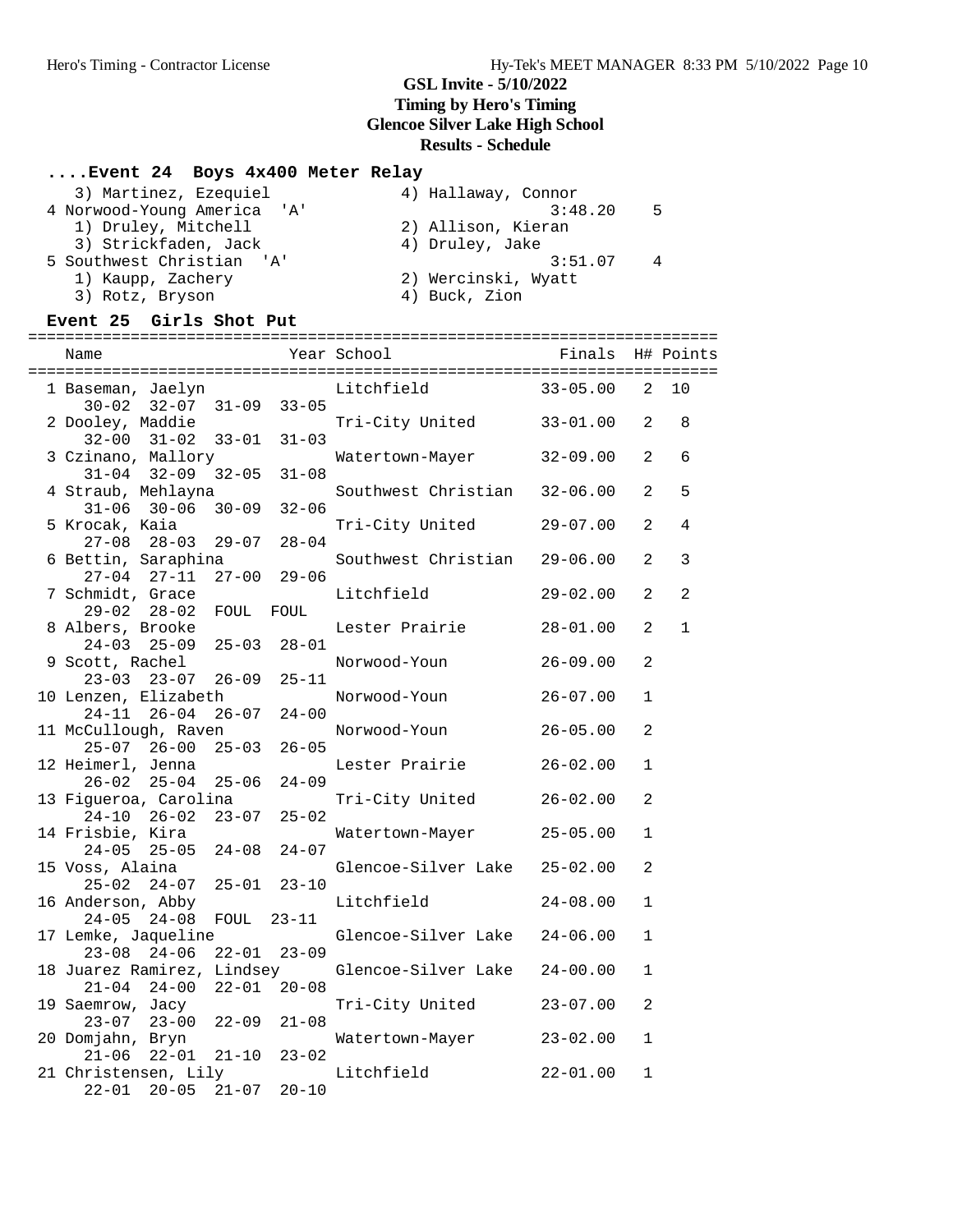### **....Event 25 Girls Shot Put**

| 22 Hanson, Emily                                    | Watertown-Mayer                | $21 - 10.00$ 1 |  |
|-----------------------------------------------------|--------------------------------|----------------|--|
| $19-05$ $20-01$ $21-10$ $21-02$                     |                                |                |  |
| 23 Heimerl, Ava                                     | Lester Prairie                 | 21-01.00 1     |  |
| $21 - 01$ $19 - 03$ $19 - 03$ $20 - 07$             |                                |                |  |
| 24 Neyers, Jenna                                    | Glencoe-Silver Lake 20-07.00 1 |                |  |
| $19-08$ $20-03$ $20-05$ $20-07$                     |                                |                |  |
| 25 Heimerl, Kira<br>$18-04$ $19-04$ $19-07$ $20-03$ | Lester Prairie                 | $20 - 03.00$ 1 |  |
|                                                     |                                |                |  |

### **Event 26 Boys Shot Put**

==========================================================================

| Name                                                                          |           | Year School                            | Finals                       |                     | H# Points           |
|-------------------------------------------------------------------------------|-----------|----------------------------------------|------------------------------|---------------------|---------------------|
| 1 Dietel, Dom<br>47-08 49-05 FOUL 53-00                                       |           | Litchfield                             | $53 - 00.00$                 | 2                   | 10                  |
| 2 Christensen, TJ<br>49-07 FOUL 50-05 51-09                                   |           | Litchfield                             | $51 - 09.00$                 | 2                   | 8                   |
| 3 Dietel, Jacob<br>$41-09$ $46-04$ $45-06$ $47-04$                            |           | Litchfield                             | $47 - 04.00$                 | $\mathfrak{D}$      | 6                   |
| 4 Stoltenburg, Nathan<br>$40-05$ $43-00$ $42-03$ $42-06$                      |           | Glencoe-Silver Lake                    | $43 - 00.00$                 | $\overline{2}$      | 5                   |
| 5 Schnabel, Josiah<br>FOUL FOUL 39-09 42-05                                   |           | Norwood-Youn                           | $42 - 05.00$                 | 2                   | $\overline{4}$      |
| 6 Higgins, Aaron<br>FOUL FOUL FOUL 42-04                                      |           | Glencoe-Silver Lake                    | $42 - 04.00$                 | 2<br>$\mathfrak{D}$ | 3<br>$\overline{a}$ |
| 7 Yurek, Elijah<br>$36 - 04$ $38 - 06$ $39 - 03$<br>8 Meier, Joe              | $41 - 01$ | Glencoe-Silver Lake<br>Watertown-Mayer | $41 - 01.00$<br>$40 - 10.00$ | 2                   | $\mathbf{1}$        |
| $40 - 10$ $40 - 00$<br>$37 - 00$<br>9 Konkel, Jaaron                          | $39 - 06$ | Southwest Christian                    | $38 - 03.00$                 | $\overline{2}$      |                     |
| $36 - 02$ $35 - 10$<br>$35 - 06$<br>10 Jeurissen, Samuel                      | $38 - 03$ | Lester Prairie                         | $36 - 06.00$                 | $\overline{2}$      |                     |
| $34 - 11$<br>$32 - 07$ $36 - 06$<br>11 Urness, Lucas                          | $33 - 01$ | Norwood-Youn                           | $35 - 07.00$                 | 1                   |                     |
| $31 - 10$ $34 - 03$<br>$33 - 04$<br>12 Schley, Alex                           | $35 - 07$ | Tri-City United                        | $35 - 03.00$                 | $\mathbf{1}$        |                     |
| $32 - 09$ $32 - 09$<br>$31 - 09$<br>13 Dietel, Noah                           | $35 - 03$ | Litchfield                             | $34 - 10.00$                 | $\overline{a}$      |                     |
| FOUL FOUL FOUL 34-10<br>14 Kohls, Brandon<br>$29 - 11$ $33 - 03$<br>$31 - 05$ | $30 - 10$ | Watertown-Mayer                        | $33 - 03.00$                 | $\mathbf{1}$        |                     |
| 15 Knotts, Ryan<br>$31 - 04$<br>$31 - 06$ $32 - 06$                           | $32 - 08$ | Southwest Christian                    | $32 - 08.00$                 | $\mathbf{1}$        |                     |
| 16 Skluzacek, Luke<br>32-00 31-02 FOUL                                        | FOUL      | Tri-City United                        | $32 - 00.00$                 | $\overline{2}$      |                     |
| 17 Lokken, Nicholas<br>$30 - 02$ $28 - 05$<br>$29 - 11$                       | $28 - 03$ | Watertown-Mayer                        | $30 - 02.00$                 | $\mathbf{1}$        |                     |
| 18 Maidl, Chance<br>$29 - 03$ $29 - 10$<br>$28 - 03$                          | $29 - 10$ | New Century Academy                    | $29 - 10.00$                 | $\mathbf{1}$        |                     |
| 19 Meyer, Logan<br>$29 - 05$ $28 - 05$<br>$29 - 09$                           | $28 - 03$ | Lester Prairie                         | $29 - 09.00$                 | $\mathbf{1}$        |                     |
| 20 Ruelas, Andy<br>$29 - 00$ $27 - 10$<br>$27 - 10$                           | $27 - 02$ | Lester Prairie                         | $29 - 00.00$                 | 1                   |                     |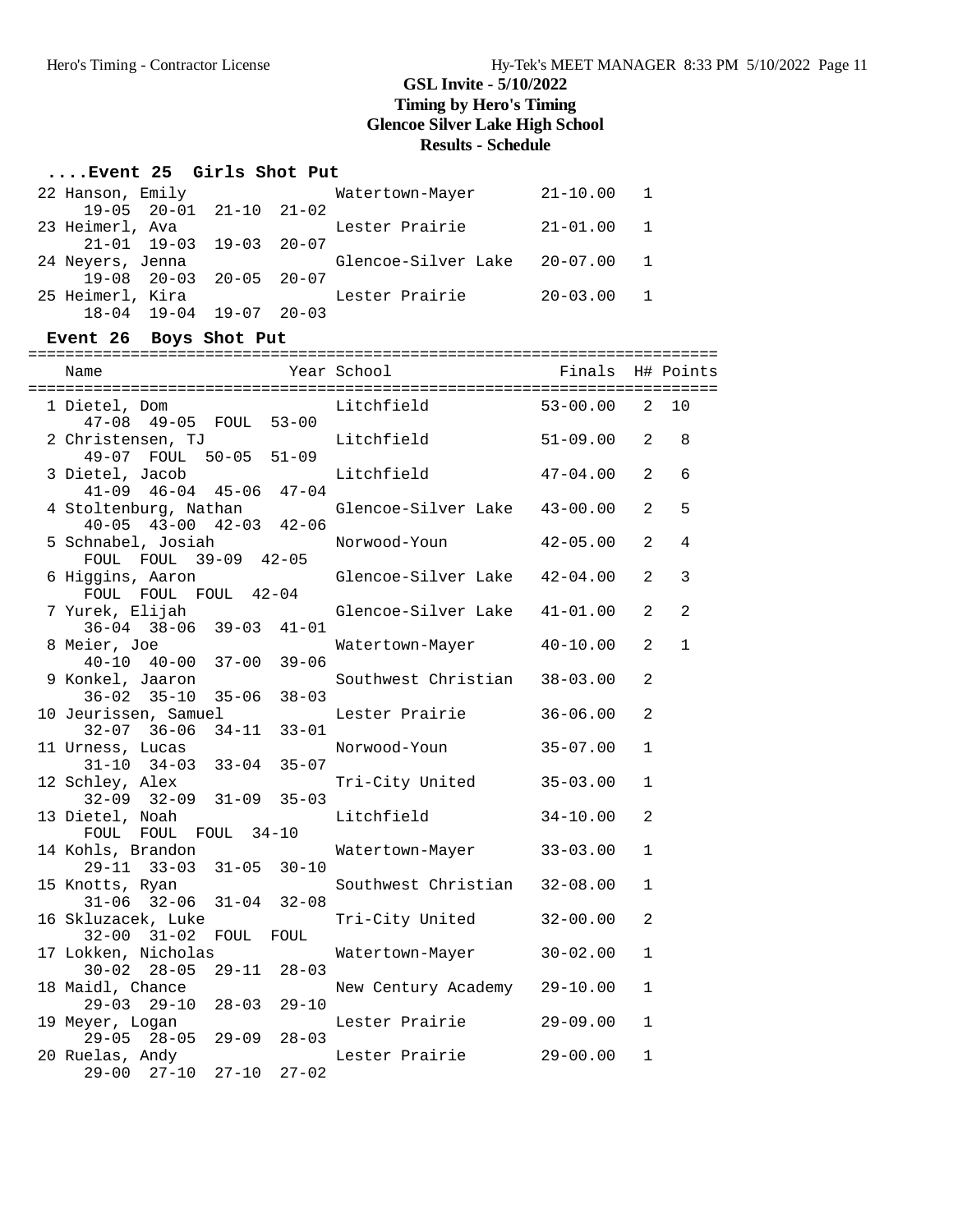# **....Event 26 Boys Shot Put**

| 21 Neubarth, Tyler                         | Norwood-Youn        | $26 - 04.00$ |              |
|--------------------------------------------|---------------------|--------------|--------------|
| $25-05$ $25-03$ $25-07$ $26-04$            |                     |              |              |
| 22 Behrens, Brody                          | Norwood-Youn        | $25 - 03.00$ | $\mathbf{1}$ |
| $24-08$ $25-03$ $23-11$ $24-10$            |                     |              |              |
| 23 Sullivan, Riely                         | New Century Academy | $24 - 11.00$ | $\mathbf{1}$ |
| $23-02$ $24-03$ $24-11$ $24-08$            |                     |              |              |
| 24 Snider, Amani                           | Southwest Christian | $24 - 04.00$ | -1           |
| $21 - 10$ $22 - 05$ $24 - 04$<br>$20 - 09$ |                     |              |              |
| 25 Hecksel, Joshua                         | Lester Prairie      | $22 - 00.00$ | -1           |
| $21 - 09$ 19-00 21-00<br>$22 - 00$         |                     |              |              |
| 26 Robrahn, Caleb                          | Tri-City United     | $20 - 10.00$ | -1           |
| $20-10$ $19-03$ $19-10$ $20-04$            |                     |              |              |
| -- Jaskowiak, Mitchel                      | Glencoe-Silver Lake | FOUL         | 2            |
| FOUL<br>FOUL<br>FOUL<br>FOUL               |                     |              |              |

#### **Event 27 Girls Discus Throw**

==========================================================================

| Name                                                                                                                                             | Year School                | Finals H# Points |                |                |
|--------------------------------------------------------------------------------------------------------------------------------------------------|----------------------------|------------------|----------------|----------------|
| ====================================<br>1 Baseman, Jaelyn           Litchfield             98-08   2 10<br>$97-10.50$ $94-07$ $94-08.50$ $98-08$ | ========================== |                  |                |                |
| 97-10.50 94-07 94-08.50 98-08<br>2 Schmidt, Grace Litchfield 90-11 2<br>90-11 FOUL 89-03.50 FOUL                                                 |                            |                  |                | 8              |
| 3 Straub, Mehlayna<br>$74-07$ $79-09$ $88-00.50$ $90-02$                                                                                         | Southwest Christian 90-02  |                  | 2              | 6              |
| 4 Albers, Brooke Lester P1<br>60-07.50 81-06.50 78-10 77-08.50                                                                                   | Lester Prairie 81-06.50    |                  | $\mathfrak{D}$ | 5              |
| 5 Dooley, Maddie Tri-City United<br>75-08 81-02 80-01 79-07                                                                                      |                            | $81 - 02$        | $\mathfrak{D}$ | $\overline{4}$ |
| 6 Voss, Alaina                           Glencoe-Silver Lake         77-10<br>72-01.50   77-10   FOUL   FOUL                                     |                            |                  | $\mathfrak{D}$ | 3              |
| 7 Lemke, Jaqueline Glencoe-Silver Lake 75-08<br>73-04 70-11.50 75-08 FOUL                                                                        |                            |                  | 2              | 2              |
| 8 McCullough, Raven Norwood-Youn 72-11<br>70-03.50 72-11 FOUL FOUL                                                                               |                            |                  | $\mathfrak{D}$ | $\mathbf{1}$   |
| 9 Bettin, Saraphina (Southwest Christian 71-08)<br>71-08 70-01.50 61-11 FOUL                                                                     |                            |                  | $\mathbf{1}$   |                |
| 10 Krocak, Kaia<br>FOUL FOUL 68-02 65-00.50                                                                                                      | Tri-City United 68-02      |                  | 2              |                |
| 11 Heimerl, Jenna<br>$61-00.50$ $58-10$ $66-00.50$ $54-05.50$<br>imerl. Ava                                                                      | Lester Prairie 66-00.50    |                  | $\mathfrak{D}$ |                |
| 12 Heimerl, Ava<br>57-03 58-01.50 60-10.50 57-07                                                                                                 | Lester Prairie 60-10.50    |                  | $\mathbf{1}$   |                |
| 13 Scott, Rachel<br>FOUL 57-05 60-09 54-02.50                                                                                                    | Norwood-Youn 60-09         |                  | $\mathbf{1}$   |                |
| 14 Dahlke, Gabriella                   Tri-City United               60-03<br>59-03 49-03 60-03 57-01                                            |                            |                  | $\mathbf{1}$   |                |
| 15 Juarez Ramirez, Lindsey Glencoe-Silver Lake 60-01<br>FOUL 56-11.50 53-08.50 60-01                                                             |                            |                  | $\mathbf{1}$   |                |
| 16 Boerema, Maggie Litchfield 58-03<br>58-03 52-05 57-04.50 54-08                                                                                |                            |                  | $\mathbf{1}$   |                |
| 17 Hanson, Emily Matertown-Mayer 55-07.50<br>54-07 55-07.50 54-10 47-01                                                                          |                            |                  | $\mathbf{1}$   |                |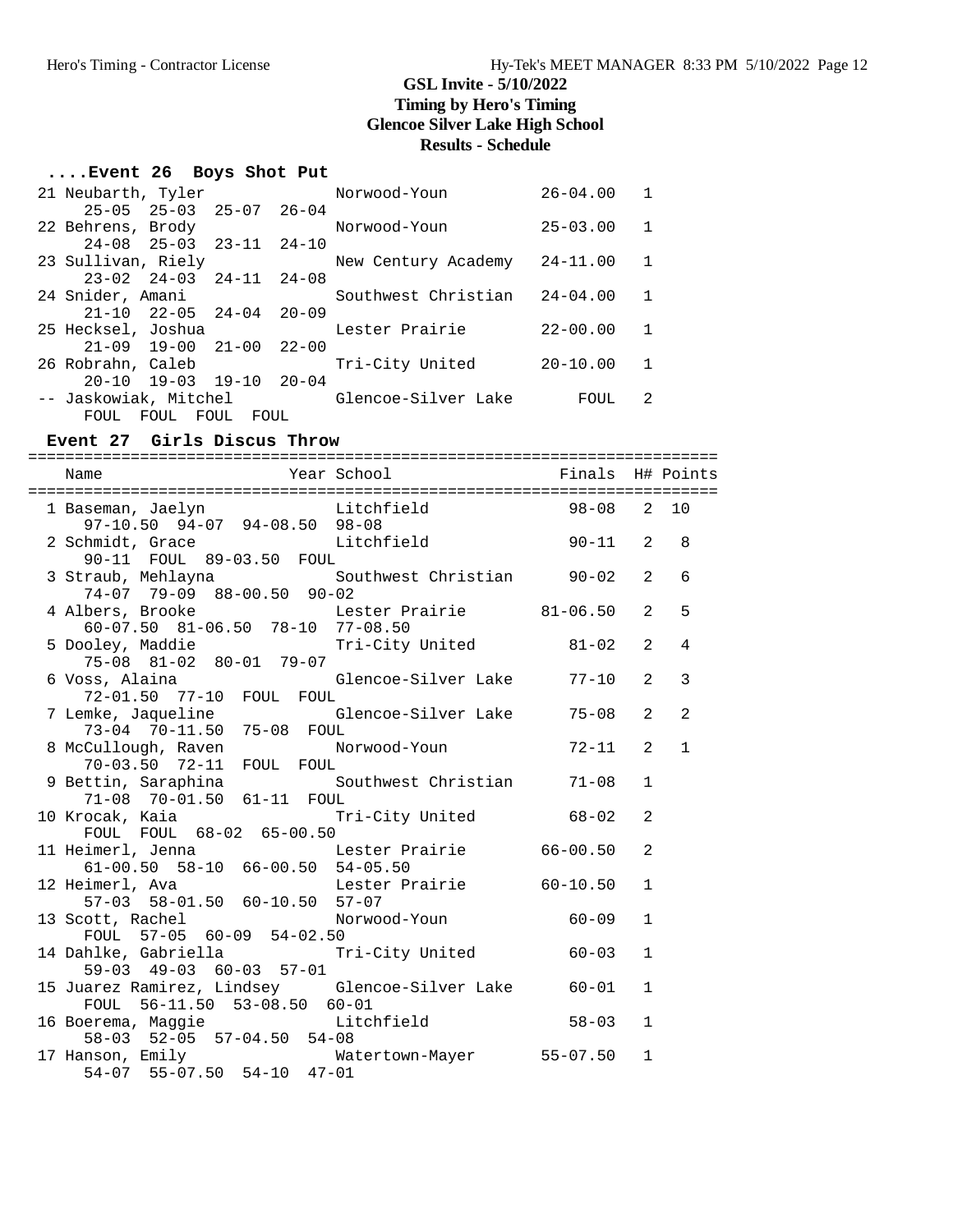### **....Event 27 Girls Discus Throw**

| 18 Ruger, Madeline              | Tri-City United     | $55 - 01.50$ 1 |                |
|---------------------------------|---------------------|----------------|----------------|
| FOUL 50-01 55-01.50 54-07       |                     |                |                |
| 19 Granlund, Ayda               | Litchfield          | $52 - 09$ 2    |                |
| 52-09 51-11 FOUL 52-05          |                     |                |                |
| 20 Neyers, Jenna                | Glencoe-Silver Lake | $50 - 05$ 1    |                |
| $50-05$ $49-05$ $47-02$ $47-05$ |                     |                |                |
| 21 Heimerl, Kira                | Lester Prairie      | $47 - 06$ 1    |                |
| $45-03$ $44-10$ $40-01$ $47-06$ |                     |                |                |
| 22 Feist, Holly                 | Norwood-Youn        | 36-03.50       | $\overline{1}$ |
| FOUL 36-03.50 32-10.50 FOUL     |                     |                |                |

### **Event 28 Boys Discus Throw**

| 1 Christensen, TJ<br>FOUL 115-07 FOUL 134-07 Litchfield 134-07 2                                         |            |                | 10             |
|----------------------------------------------------------------------------------------------------------|------------|----------------|----------------|
| Litchfield 132-09.50 2<br>2 Dietel, Dom<br>FOUL 117-09 118-01.50 132-09.50                               |            |                | 8              |
| Glencoe-Silver Lake 123-10<br>3 Popp, Gavin<br>114-07.50 112-08 110-06.50 123-10                         |            | 2              | 6              |
| Litchfield 118-10<br>4 Dietel, Jacob<br>FOUL 116-06 118-10 FOUL                                          |            | 2              | 5              |
| 5 Yurek, Elijah<br>Glencoe-Silver Lake 110-11<br>103-09.50 100-08 105-06.50 110-11                       |            | 2              | $\overline{4}$ |
| 6 Higgins, Aaron                       Glencoe-Silver Lake  109-07.50<br>109-07.50   FOUL  103-06   FOUL |            | 2              | 3              |
| 7 Jeurissen, Samuel Marker Prairie 108-06.50<br>85-09 106-10.50 108-06.50 100-08                         |            | $\mathfrak{D}$ | $\overline{2}$ |
| 8 Stoltenburg, Nathan Glencoe-Silver Lake 103-06.50<br>FOUL 103-06.50 FOUL FOUL                          |            | $\mathfrak{D}$ |                |
| Litchfield<br>9 Dietel, Noah<br>FOUL 101-03 FOUL FOUL                                                    | $101 - 03$ | 2              |                |
| Tri-City United 94-03.50<br>10 Skluzacek, Luke<br>94-03.50 FOUL 88-10 91-08.50                           |            | 2              | $\mathbf{1}$   |
| Lester Prairie 91-05<br>11 Meyer, Logan<br>79-06 74-06 85-01.50 91-05                                    |            | 2              |                |
| 12 Knotts, Ryan Southwest Christian 91-03<br>$82-07.50$ 79-11.50 70-05.50 91-03                          |            | 2              |                |
| 13 Panning, Nathan Morwood-Youn<br>83-07 FOUL FOUL FOUL<br>14 Konkel, Jaaron Southwest Christian 80-03   | $83 - 07$  | $\mathbf{1}$   |                |
| 77-10.50 80-03 76-05.50 77-06                                                                            |            | $\mathbf{1}$   |                |
| Watertown-Mayer 80-01<br>Water, Joe<br>65-03 FOUL 80-01 77-10.50                                         |            | 2              |                |
| Lester Prairie 78-04.50<br>16 Ruelas, Andy<br>66-08 FOUL 78-04.50 71-09.50                               |            | $\mathbf{1}$   |                |
| 17 Maidl, Chance<br>New Century Academy 74-04.50<br>$74-04.50$ $64-02$ $73-09$ $73-05$                   |            | $\mathbf{1}$   |                |
| 18 Urness, Lucas Morwood-Youn 73-00<br>71-07 73-00 71-00 71-00                                           |            | $\mathbf{1}$   |                |
| 19 Sullivan, Riely Mew Century Academy 72-11.50<br>71-02 72-11.50 67-07.50 66-00.50                      |            | $\mathbf{1}$   |                |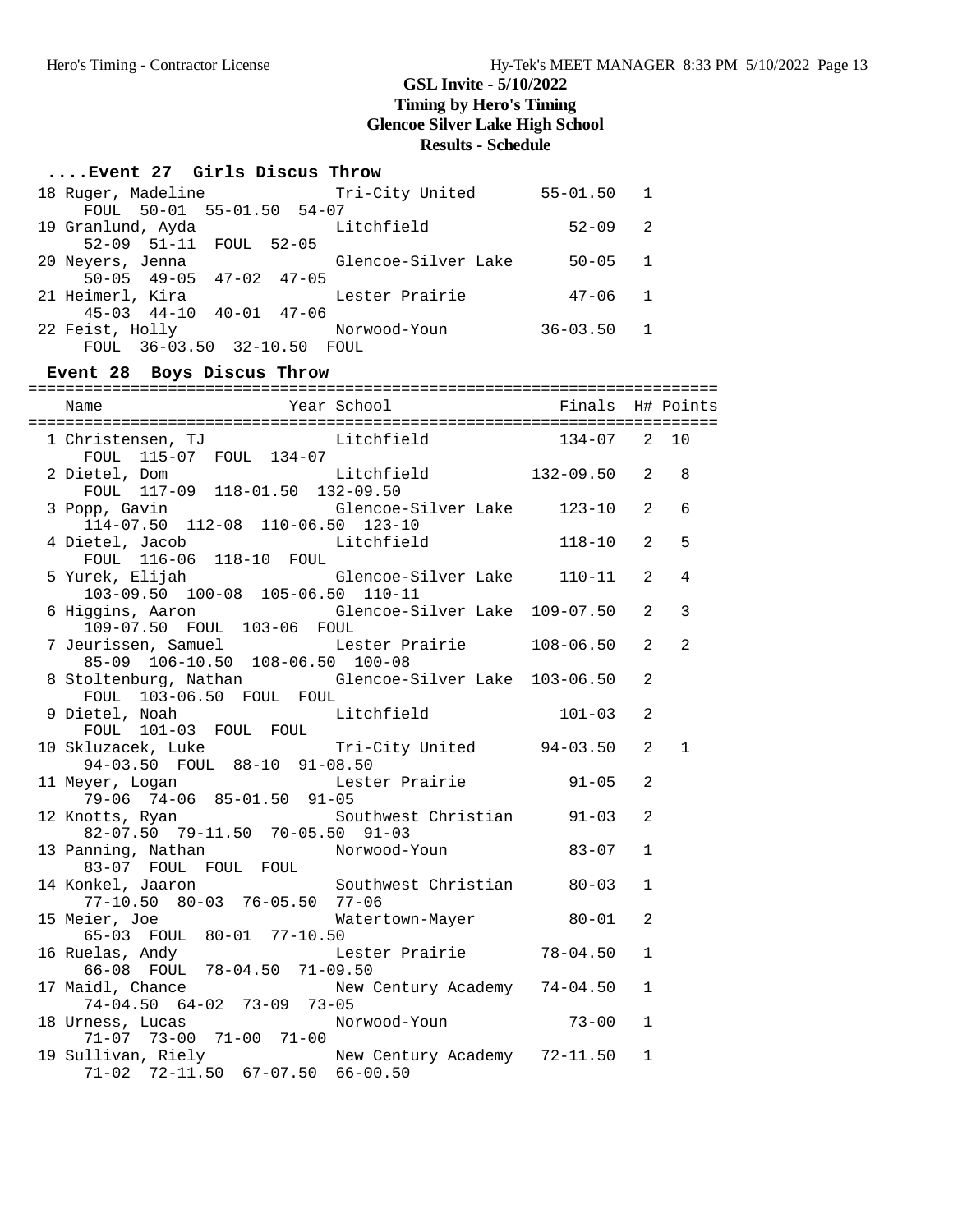# **....Event 28 Boys Discus Throw**

| 20 Lokken, Nicholas<br>Watertown-Mayer  | $71 - 09$    | 1            |
|-----------------------------------------|--------------|--------------|
| 65-09 FOUL 66-08 71-09                  |              |              |
| 21 Kohls, Brandon<br>Watertown-Mayer    | $71 - 01$    | 1            |
| 64-09 FOUL 71-01 70-07.50               |              |              |
| Tri-City United<br>22 Schley, Alex      | $69 - 01.50$ | 1            |
| 69-01.50 64-11 68-11 68-10.50           |              |              |
| 23 Behrens, Brody<br>Norwood-Youn       | $68 - 02$    | $\mathbf{1}$ |
| 66-04 65-11 68-02 65-04                 |              |              |
| 24 Neubarth, Tyler<br>Norwood-Youn      | 66-11        | $\mathbf{1}$ |
| 34-10.50 34-08 66-11 FOUL               |              |              |
| Southwest Christian<br>25 Snider, Amani | $48 - 00$    | 1            |
| 48-00 37-04 FOUL 37-07                  |              |              |
| Tri-City United<br>26 Robrahn, Caleb    | $34 - 02$    | 1            |
| $29-00.50$ $29-11$ $31-05$ $34-02$      |              |              |

#### **Event 29 Girls Pole Vault**

=======================================================================

|  | Name                |                            |                                     |     | Year School                                                                                                 | Finals      | Points       |
|--|---------------------|----------------------------|-------------------------------------|-----|-------------------------------------------------------------------------------------------------------------|-------------|--------------|
|  |                     |                            |                                     |     | 1 Ruschmeier, Zoe     Glencoe-Silver Lake     9-06.00<br>5-00 6-00 6-06 7-00 7-06 8-00 8-06 9-00 9-06 10-00 |             | 10           |
|  | P.                  |                            | P P P XO                            |     | $\begin{array}{ccccccccccccccccc} \circ & \circ & \circ & \circ & \circ & \circ \end{array}$<br>XXX         |             |              |
|  | 2 Kaping, Raina     |                            |                                     |     | Litchfield                                                                                                  | $9 - 06.00$ | 8            |
|  |                     |                            |                                     |     | 5-00 6-00 6-06 7-00 7-06 8-00 8-06 9-00 9-06 10-00                                                          |             |              |
|  |                     |                            |                                     |     | P P P P P P P O XO XXX                                                                                      |             |              |
|  |                     |                            |                                     |     | 3 Metcalf, Malayh (Glencoe-Silver Lake 8-06.00                                                              |             | 6            |
|  |                     |                            |                                     |     | 5-00 6-00 6-06 7-00 7-06 8-00 8-06 9-00                                                                     |             |              |
|  | P                   |                            |                                     |     | P P O O XO XXO XXX                                                                                          |             |              |
|  | 4 Smith, Sophia     |                            |                                     |     | Tri-City United 7-06.00                                                                                     |             | 5            |
|  |                     |                            | $5-00$ 6-00 6-06 7-00 7-06 8-00     |     |                                                                                                             |             |              |
|  |                     |                            | P XO O XXO O XXX                    |     |                                                                                                             |             |              |
|  | 5 Marcussen, Alexis |                            |                                     |     | Tri-City United                                                                                             | $7 - 00.00$ | 4            |
|  |                     |                            | $5-00$ $6-00$ $6-06$ $7-00$ $7-06$  |     |                                                                                                             |             |              |
|  |                     | $\mathbf{P}$               | $O$ $O$ $O$ $XXX$                   |     |                                                                                                             | $6 - 06.00$ | 3            |
|  | 6 Houn, Charlotte   |                            | $5 - 00$ $6 - 00$ $6 - 06$ $7 - 00$ |     | Tri-City United                                                                                             |             |              |
|  |                     |                            | P O O XXX                           |     |                                                                                                             |             |              |
|  | 7 Sohl, Eva         |                            |                                     |     | Litchfield                                                                                                  | $6 - 06.00$ | 2            |
|  |                     |                            | $5 - 00$ $6 - 00$ $6 - 06$ $7 - 00$ |     |                                                                                                             |             |              |
|  |                     | $\Omega$                   | XO XXO                              | XXX |                                                                                                             |             |              |
|  | 8 Ziegler, Kala     |                            |                                     |     | Litchfield                                                                                                  | $6 - 00.00$ | $\mathbf{1}$ |
|  |                     | $5 - 00$ $6 - 00$ $6 - 06$ |                                     |     |                                                                                                             |             |              |
|  |                     | O O XXX                    |                                     |     |                                                                                                             |             |              |
|  | 9 Thoma, Abby       |                            |                                     |     | Litchfield                                                                                                  | $6 - 00.00$ |              |
|  |                     | $5 - 00$ $6 - 00$ $6 - 06$ |                                     |     |                                                                                                             |             |              |
|  |                     | $\Omega$                   | XO XXX                              |     |                                                                                                             |             |              |
|  | 9 Ruiz, Yasmin      |                            |                                     |     | Tri-City United 6-00.00                                                                                     |             |              |
|  |                     | $5 - 00$ $6 - 00$ $6 - 06$ |                                     |     |                                                                                                             |             |              |
|  |                     | O XO XXX                   |                                     |     |                                                                                                             |             |              |
|  | 11 Wise, Ashley     | $5 - 00$ $6 - 00$ $6 - 06$ |                                     |     | Glencoe-Silver Lake 6-00.00                                                                                 |             |              |
|  |                     | O XXO XXX                  |                                     |     |                                                                                                             |             |              |
|  |                     |                            |                                     |     |                                                                                                             |             |              |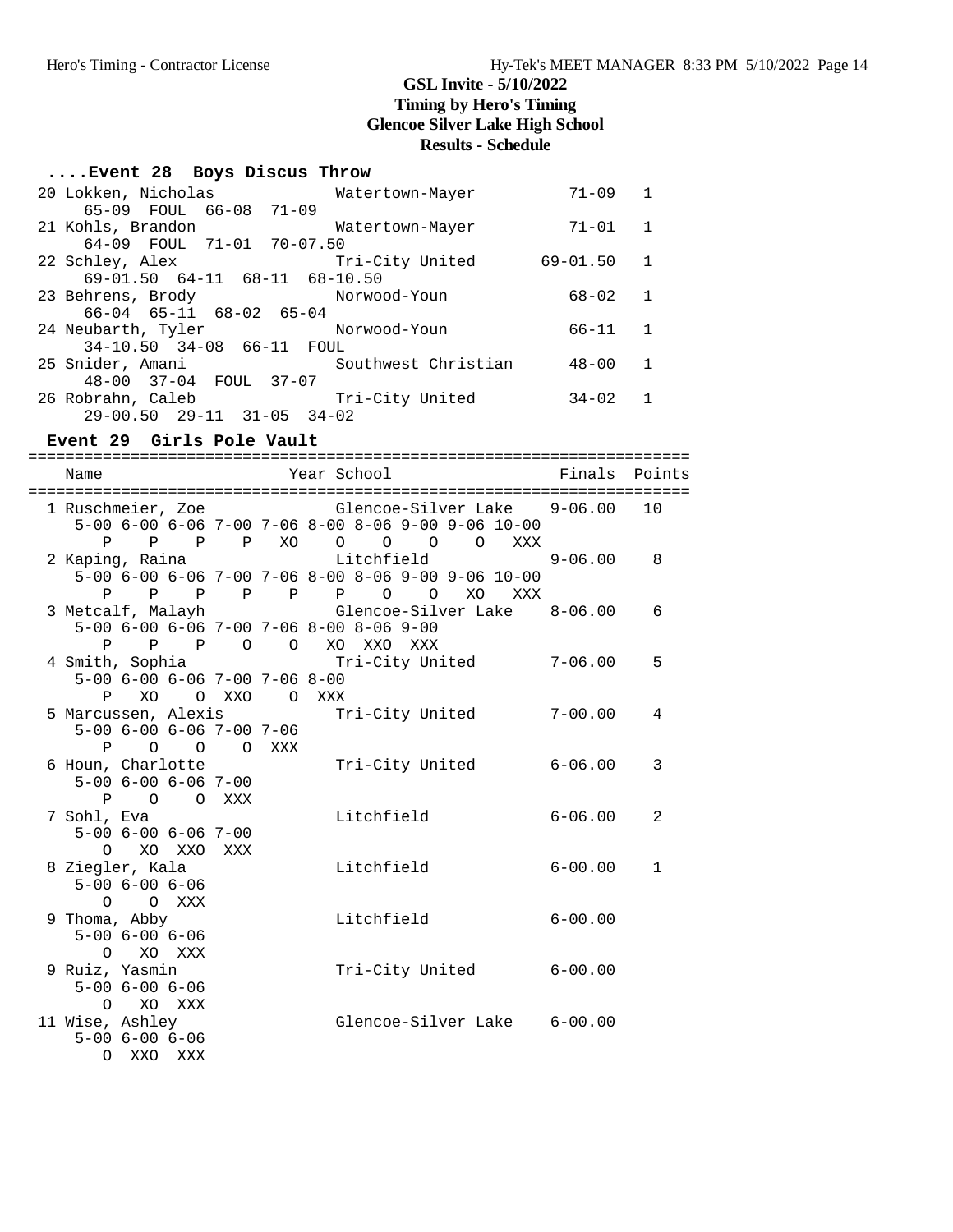### **....Event 29 Girls Pole Vault**

| 12 Lueck, Avery | Norwood-Youn        | $5 - 00.00$ |
|-----------------|---------------------|-------------|
| $5 - 006 - 00$  |                     |             |
| XXX             |                     |             |
| 13 Ranzau, Ava  | Glencoe-Silver Lake | $5 - 00.00$ |
| $5 - 006 - 00$  |                     |             |
| XXO<br>XXX.     |                     |             |

### **Event 30 Boys Pole Vault**

| Name                                                                               | Year School                                                             | Finals       | Points |
|------------------------------------------------------------------------------------|-------------------------------------------------------------------------|--------------|--------|
| 1 King, Logan                                                                      | Litchfield<br>$7-00$ $7-06$ $8-00$ $8-06$ $9-00$ $9-06$ $10-00$ $10-06$ | $10 - 00.00$ | 10     |
| P<br>P<br>$\Omega$<br>P<br>2 Neubarth, Tyler<br>$7-00$ $7-06$ $8-00$ $8-06$ $9-00$ | XO.<br>XXX<br>$\Omega$<br>∩<br>Norwood-Youn                             | $8 - 06.00$  | 8      |
| O O XXO<br>$\Omega$<br>3 Michels, Caleb<br>$7 - 00$ $7 - 06$ $8 - 00$              | XXX<br>Norwood-Youn                                                     | $7 - 06.00$  | 6      |
| $\Omega$<br>O XXX<br>4 Schulz, Daniel<br>$7 - 00$ $7 - 06$ $8 - 00$                | Glencoe-Silver Lake                                                     | $7 - 06.00$  | 5      |
| XXO<br>XXX<br>$\Omega$<br>5 Walters, Cole<br>$7 - 00$ 7-06<br>XXX<br>$\left($      | Tri-City United                                                         | $7 - 00.00$  | 4      |

### **Event 31 Girls High Jump**

| Name                                              |              |                                                 |                   |         | Year School |                     |     |     | Finals Points                                                    |      |
|---------------------------------------------------|--------------|-------------------------------------------------|-------------------|---------|-------------|---------------------|-----|-----|------------------------------------------------------------------|------|
| 1 Hansen, Greta                                   |              |                                                 | Litchfield Litchs |         |             |                     |     |     | $5 - 00.00$                                                      | 9    |
|                                                   |              | $3-09$ 4-00 4-02 4-04 4-06 4-08 4-10 5-00 5-02  |                   |         |             |                     |     |     |                                                                  |      |
| P                                                 | $\mathbf{P}$ | $\mathbf P$                                     |                   | $P$ 0 0 |             | $\circ$             | XXO | XXX |                                                                  |      |
| 1 Heimerl, Jessa                   Lester Prairie |              |                                                 |                   |         |             |                     |     |     | 5-00.00                                                          | 9    |
|                                                   |              | $3-09$ 4-00 4-02 4-04 4-06 4-08 4-10 5-00 5-02  |                   |         |             |                     |     |     |                                                                  |      |
| $\Omega$                                          | $\Omega$     |                                                 | $\circ$ $\circ$   | $\circ$ |             | $\Omega$<br>$\circ$ | XXO | XXX |                                                                  |      |
|                                                   |              |                                                 |                   |         |             |                     |     |     | 3 Christianson, Brooklyn Glencoe-Silver Lake 4-08.00 5.50        |      |
|                                                   |              | $3-09$ 4-00 4-02 4-04 4-06 4-08 4-10            |                   |         |             |                     |     |     |                                                                  |      |
|                                                   |              | $\begin{matrix} 0 & 0 & 0 & 0 & 0 \end{matrix}$ |                   |         | O XXX       |                     |     |     |                                                                  |      |
| 3 Oscarson, Sophia Matertown-Mayer                |              |                                                 |                   |         |             |                     |     |     | $4 - 08.00$ 5.50                                                 |      |
|                                                   |              | $3-09$ 4-00 4-02 4-04 4-06 4-08 4-10            |                   |         |             |                     |     |     |                                                                  |      |
| P                                                 |              | P P O O O XXX                                   |                   |         |             |                     |     |     |                                                                  |      |
| 5 Husberg, Iris                 Norwood-Youn      |              |                                                 |                   |         |             |                     |     |     | 4-08.00                                                          | 4    |
|                                                   |              | $3-09$ 4-00 4-02 4-04 4-06 4-08 4-10            |                   |         |             |                     |     |     |                                                                  |      |
| $\Omega$                                          | $\Omega$     | $\Omega$                                        |                   | O XXO   | XO          | XXX                 |     |     |                                                                  |      |
| 6 Neumann, Madalyn Morwood-Youn                   |              |                                                 |                   |         |             |                     |     |     | 4-06.00                                                          | 3    |
|                                                   |              | $3-09$ 4-00 4-02 4-04 4-06 4-08                 |                   |         |             |                     |     |     |                                                                  |      |
| $\Omega$                                          |              | O O XO                                          |                   | $\circ$ | XXX         |                     |     |     |                                                                  |      |
|                                                   |              |                                                 |                   |         |             |                     |     |     | 7 Micholichek, Brooke            Glencoe-Silver Lake     4-06.00 | 1.50 |
|                                                   |              | $3-09$ 4-00 4-02 4-04 4-06 4-08                 |                   |         |             |                     |     |     |                                                                  |      |
| $\Omega$                                          | $\Omega$     | $\Omega$                                        | $\Omega$          | XO.     | XXX         |                     |     |     |                                                                  |      |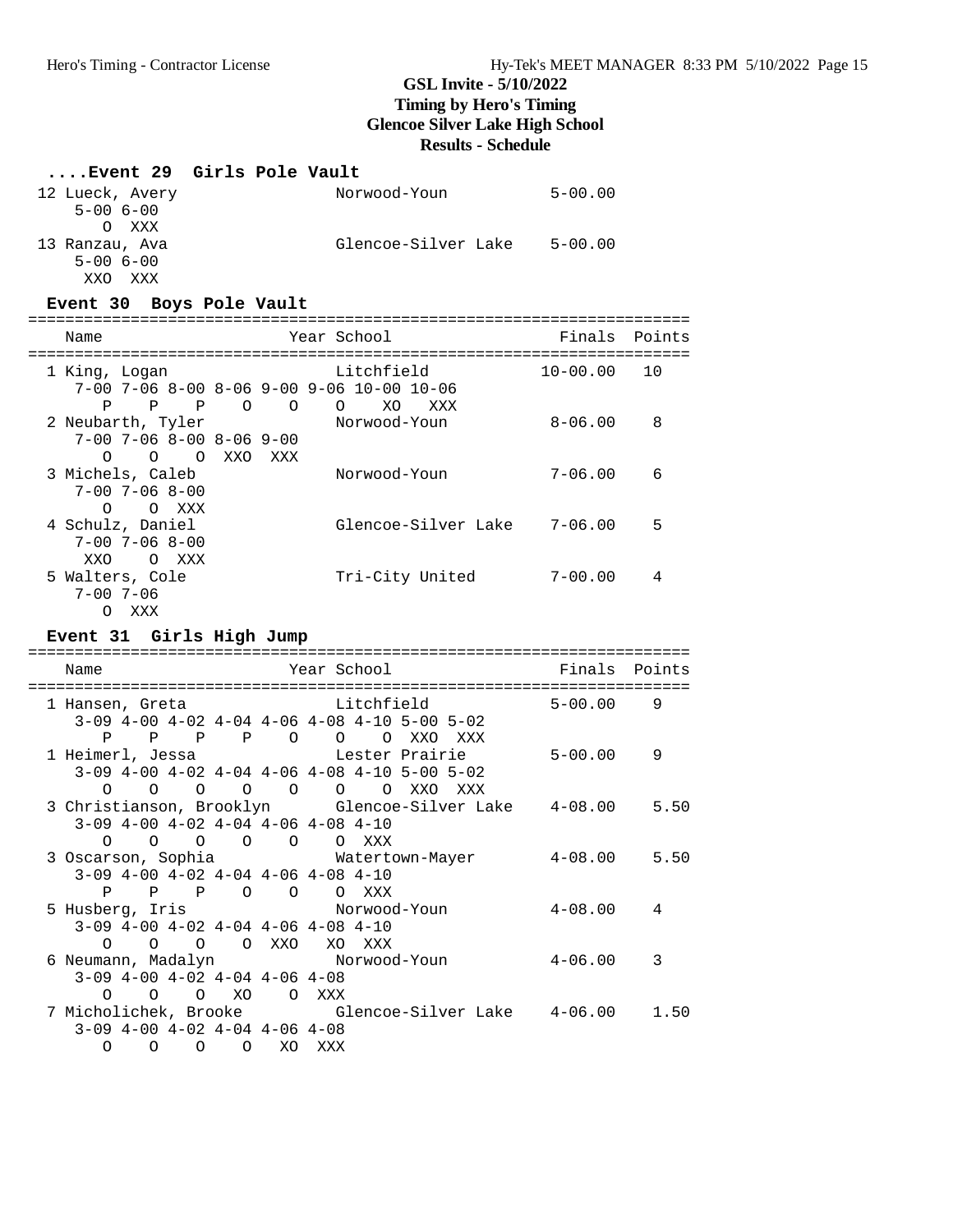# **....Event 31 Girls High Jump**

| 7 Guggemos, Katelyn                       | Litchfield              | $4 - 06.00$           | 1.50 |
|-------------------------------------------|-------------------------|-----------------------|------|
| $3-09$ $4-00$ $4-02$ $4-04$ $4-06$ $4-08$ |                         |                       |      |
| 0 0 0 0 XO XXX                            |                         |                       |      |
| 9 Becker, Charlotte                       | Watertown-Mayer 4-04.00 |                       |      |
| $3-09$ $4-00$ $4-02$ $4-04$ $4-06$        |                         |                       |      |
| 0 0 0 0 XXX                               |                         |                       |      |
| 10 Woods, Ellie                           | Litchfield              | $4 - 04.00$           |      |
| $3-09$ $4-00$ $4-02$ $4-04$ $4-06$        |                         |                       |      |
| O O O XO XXX                              |                         |                       |      |
| 10 Heun, Maris                            | Watertown-Mayer         | $4\hbox{--}04$ . $00$ |      |
| $3-09$ 4-00 4-02 4-04 4-06                |                         |                       |      |
| P P O XO XXX                              |                         |                       |      |
| 12 Dahlke, Gabriella                      | Tri-City United         | $4 - 04.00$           |      |
| $3-09$ $4-00$ $4-02$ $4-04$ $4-06$        |                         |                       |      |
| XO<br>O O XO XXX                          |                         |                       |      |
| 13 Tellers, Mikayla                       | Norwood-Youn            | $4 - 02.00$           |      |
| $3-09$ $4-00$ $4-02$                      |                         |                       |      |
| $0\qquad 0\qquad 0$                       |                         |                       |      |
| 14 Lease, Kierra                          | Litchfield              | $4 - 02.00$           |      |
| $3-09$ $4-00$ $4-02$ $4-04$               |                         |                       |      |
| XO O XO XXX                               |                         |                       |      |
| 15 Luna, Ruby                             | Tri-City United         | $4 - 02.00$           |      |
| $3-09$ $4-00$ $4-02$ $4-04$               |                         |                       |      |
| XXO XO XXO XXX                            |                         |                       |      |
| 16 Rasmussen, Hailey                      | Watertown-Mayer         | $4\hbox{--}00$ . $00$ |      |
| $3-09$ $4-00$ $4-02$                      |                         |                       |      |
| O XXX<br>$\Omega$                         |                         |                       |      |
| -- Stephens, Calley                       | Tri-City United         | NH                    |      |
| $3 - 09$                                  |                         |                       |      |
| XXX                                       |                         |                       |      |

### **Event 32 Boys High Jump**

| Name                                 |          |                                                     |         |     | Year School |                                           |                                      | Finals Points                                   |    |
|--------------------------------------|----------|-----------------------------------------------------|---------|-----|-------------|-------------------------------------------|--------------------------------------|-------------------------------------------------|----|
| 1 Lofton, Elijah                     |          |                                                     |         |     |             |                                           | Litchfield                           | $5 - 10.00$ 10                                  |    |
|                                      |          |                                                     |         |     |             | $4-09$ 5-00 5-02 5-04 5-06 5-08 5-10 6-00 |                                      |                                                 |    |
|                                      |          | P P P XO O O                                        |         |     |             | $\circ$                                   | XXX                                  |                                                 |    |
|                                      |          |                                                     |         |     |             |                                           |                                      | 2 Kaczmarek, Sawyer Glencoe-Silver Lake 5-10.00 | 8  |
|                                      |          |                                                     |         |     |             | $4-09$ 5-00 5-02 5-04 5-06 5-08 5-10 6-00 |                                      |                                                 |    |
| $\Omega$                             |          | O O XO XXO                                          |         |     |             | XO XXO XXX                                |                                      |                                                 |    |
| 3 Aller, Blake Litchfield            |          |                                                     |         |     |             |                                           |                                      | $5 - 08.00$                                     | 6  |
| $4-09$ 5-00 5-02 5-04 5-06 5-08 5-10 |          |                                                     |         |     |             |                                           |                                      |                                                 |    |
| P                                    |          | $\begin{matrix} 0 & 0 & 0 & \text{X0} \end{matrix}$ |         |     | O XXX       |                                           |                                      |                                                 |    |
|                                      |          |                                                     |         |     |             |                                           | 4 Nightingale, Mecca Tri-City United | $5 - 08.00$                                     | .5 |
|                                      |          |                                                     |         |     |             | 4-08 4-10 5-00 5-02 5-04 5-06 5-08 5-10   |                                      |                                                 |    |
|                                      |          |                                                     |         |     |             | 0 0 0 0 0 0 XXO XXX                       |                                      |                                                 |    |
|                                      |          |                                                     |         |     |             |                                           | 5 Holicky, Lucas Tri-City United     | $5 - 06.00$                                     | 4  |
|                                      |          | $4-09$ 5-00 5-02 5-04 5-06 5-08                     |         |     |             |                                           |                                      |                                                 |    |
| $\Omega$                             | $\Omega$ | $\Omega$                                            | $\circ$ | XO. | XXX         |                                           |                                      |                                                 |    |
| 6 Olson, Joren                       |          |                                                     |         |     |             |                                           | Watertown-Mayer                      | $5 - 06.00$                                     | 3  |
|                                      |          | $4-09$ 5-00 5-02 5-04 5-06 5-08                     |         |     |             |                                           |                                      |                                                 |    |
| $\Omega$                             | $\Omega$ | XO.                                                 | XO.     | XO. | XXX         |                                           |                                      |                                                 |    |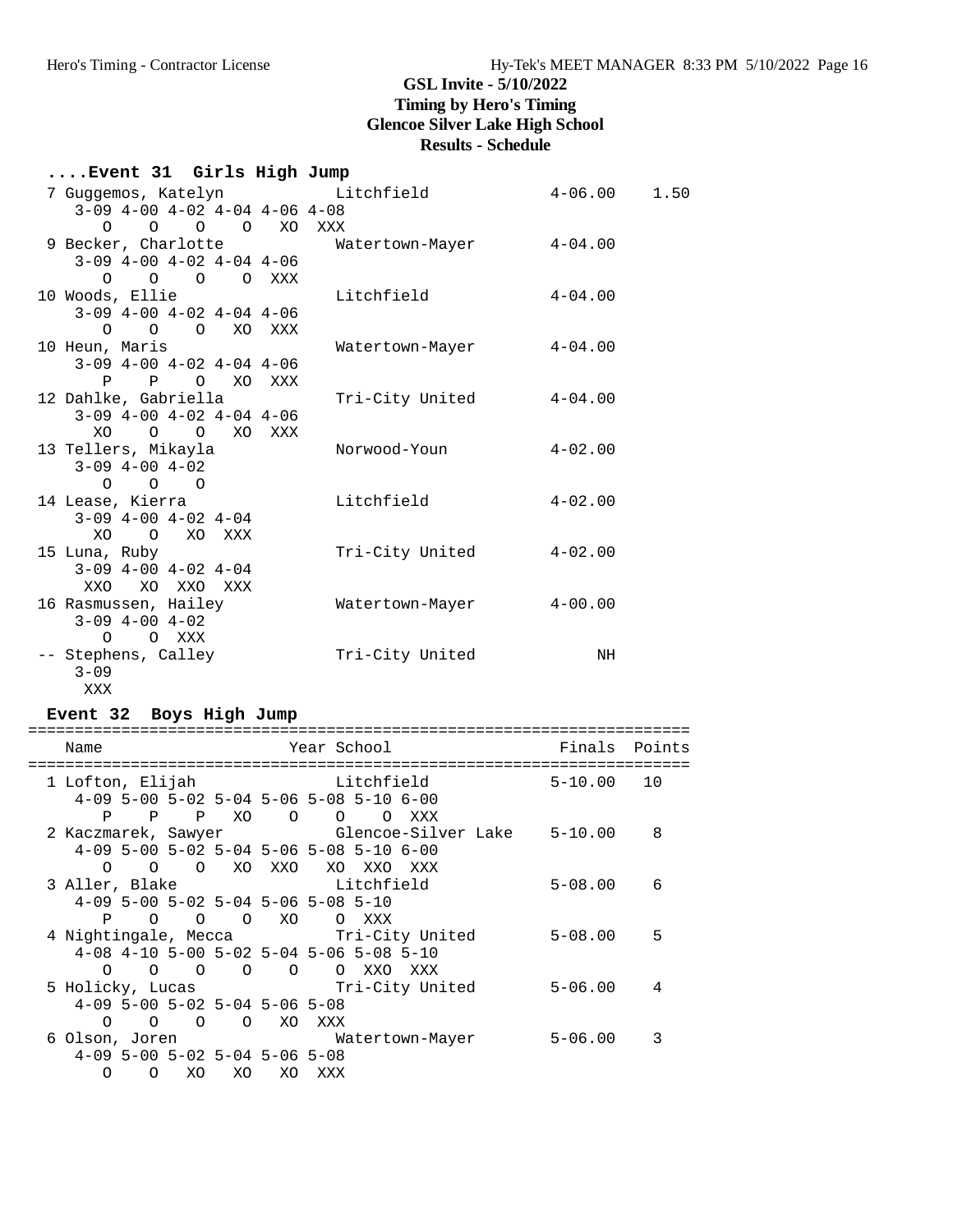# **....Event 32 Boys High Jump**

| 7 Panning, Nathan                                                  | Norwood-Youn    | $5 - 04.00$      | $\overline{2}$ |
|--------------------------------------------------------------------|-----------------|------------------|----------------|
| $4-09$ 5-00 5-02 5-04 5-06<br>$\circ$ $\circ$<br>$\Omega$<br>O XXX |                 |                  |                |
| 8 Druley, Jake                                                     | Norwood-Youn    | $5 - 00.00$<br>1 |                |
| $4 - 09$ 5 - 00 5 - 02                                             |                 |                  |                |
| P O XXX                                                            |                 |                  |                |
| 9 Pauly, Samuel                                                    | Norwood-Youn    | $5 - 00.00$      |                |
| $4 - 09$ 5 - 00 5 - 02<br>XO XXX<br>P —                            |                 |                  |                |
| 10 Block, Alex                                                     | Tri-City United | $5 - 00.00$      |                |
| $4 - 09$ 5 - 00 5 - 02                                             |                 |                  |                |
| XXO XXO XXX                                                        |                 |                  |                |
| 11 DeSmith, Arik                                                   | Litchfield      | $4 - 09.00$      |                |
| $4 - 09$ 5-00                                                      |                 |                  |                |
| O XXX                                                              |                 |                  |                |
| 11 Gabrelcik, Wyatt<br>$4 - 09$ 5-00                               | Watertown-Mayer | $4 - 09.00$      |                |
| XXX<br>$\Omega$                                                    |                 |                  |                |
| -- Garza Juarez, Nestor                                            | Lester Prairie  | NH               |                |
| $4 - 09$                                                           |                 |                  |                |
| XXX                                                                |                 |                  |                |

### **Event 33 Girls Long Jump**

| Name                                                                                      | Year School         | Finals Points |              |
|-------------------------------------------------------------------------------------------|---------------------|---------------|--------------|
| 15-03 14-07 15-07.50                                                                      |                     |               | 10           |
| 2 Schultz, Jordan Chitchfield 14-04.75<br>FOUL 14-04.75 FOUL                              |                     |               | 8            |
| 3 Dekkers, Ada               Southwest Christian   14-03.50<br>13-01.25 13-00.25 14-03.50 |                     |               | 6            |
| 4 Flicek, Khloe<br>13-03 12-03.50 14-00.50                                                | Tri-City United     | 14-00.50      | 5            |
| 5 Wercinski, Kaitlyn<br>14-00.50 12-11.25 11-06                                           |                     | 14-00.50      | 4            |
| 6 Flicek, Kirra<br>$14-00$ $13-08$ $13-11.50$                                             | Tri-City United     | $14 - 00.00$  | 3            |
| 7 Danielson, Ava<br>12-09 13-08 13-09.50                                                  | Watertown-Mayer     | 13-09.50      | 2            |
| 8 Peterson, Emily<br>13-03.50 13-05 13-06.50                                              | Litchfield          | $13 - 06.50$  | $\mathbf{1}$ |
| 9 Gilbert, Anja<br>13-06.50 12-09.75 12-10                                                | Watertown-Mayer     | $13 - 06.50$  |              |
| 10 Wenzel, Teagan<br>13-06.50 FOUL FOUL                                                   | Norwood-Youn        | $13 - 06.50$  |              |
| 11 Marcussen, Alexis<br>$12-07$ $13-06.25$ $12-07$                                        | Tri-City United     | $13 - 06.25$  |              |
| 12 Smith, Sophia<br>12-01.50 12-10 13-06                                                  | Tri-City United     | $13 - 06.00$  |              |
| 13 Ranzau, Ava<br>11-07.75 12-05.75 12-08.50                                              | Glencoe-Silver Lake | $12 - 08.50$  |              |
| 14 Wanous, Olivia<br>$12-01.75$ $12-08.50$ $9-04$                                         | Glencoe-Silver Lake | $12 - 08.50$  |              |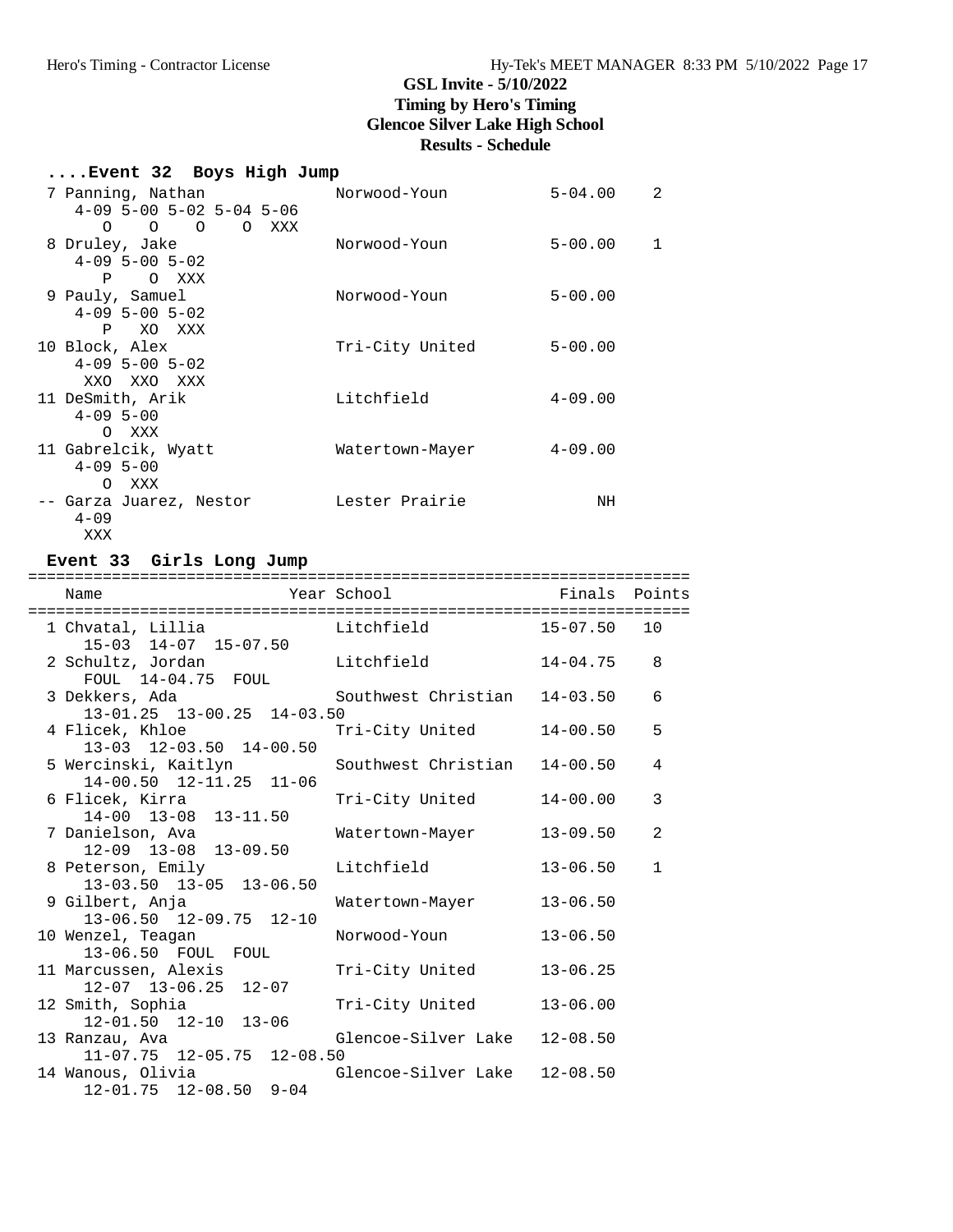### **....Event 33 Girls Long Jump**

| 15 Schrupp, Alison            | Norwood-Youn        | $11 - 11.50$ |
|-------------------------------|---------------------|--------------|
| $11-00$ $11-11.50$ $11-01$    |                     |              |
| 16 Cameron, Nora              | Southwest Christian | $11 - 10.25$ |
| $11-10.25$ $10-00$ $11-00.50$ |                     |              |
| 17 Bieganek, Madison          | Glencoe-Silver Lake | $11 - 10.00$ |
| 11-10 FOUL FOUL               |                     |              |
| 18 Hehr, Abbigale             | Lester Prairie      | $11 - 07.75$ |
| $11-03.75$ $11-07.75$ $11-02$ |                     |              |
| 19 Lueck, Avery               | Norwood-Youn        | $10 - 11.75$ |
| 9-01 10-11.75 FOUL            |                     |              |
| 20 Caron, Brooke              | Litchfield          | $10 - 11.50$ |
| FOUL FOUL 10-11.50            |                     |              |
| 21 Alvarez, Michelle          | Glencoe-Silver Lake | $10 - 10.50$ |
| 10-10.50 9-08.75 PASS         |                     |              |
| 22 Rasmussen, Hailey          | Watertown-Mayer     | $10 - 07.00$ |
| 10-07 FOUL 10-05.25           |                     |              |
| 23 Adams-Trost, Lily          | Southwest Christian | $10 - 04.00$ |
| $9-10.50$ $10-03.50$ $10-04$  |                     |              |
| 24 Becker, Sylvia             | Watertown-Mayer     | $9 - 06.50$  |
| 9-06.50 PASS PASS             |                     |              |
| -- Meyer, Amelia              | Lester Prairie      | FOUL         |
| FOUL FOUL FOUL                |                     |              |

### **Event 34 Boys Long Jump**

| Name<br>==================================        | Year School<br>==================================  | Finals Points |                |
|---------------------------------------------------|----------------------------------------------------|---------------|----------------|
| 1 Kuehl, Lukas<br>$19-09$ $16-03$ $19-01$         | Exercise in the Litchfield State of the Litchfield | 19-09.00      | 10             |
| 2 Kaczmarek, Sawyer<br>19-03 19-00.50 18-11       | Glencoe-Silver Lake                                | $19 - 03.00$  | 8              |
| 3 Juberian, Dante<br>18-07 FOUL 18-03.50          | Tri-City United                                    | $18 - 07.00$  | 6              |
| 4 Buck, Zion<br>18-00.50 17-02 18-06              | Southwest Christian                                | $18 - 06.00$  | 5              |
| 5 Pauly, Samuel<br>18-00 17-06 17-05.50           | Norwood-Youn                                       | $18 - 00.00$  | 4              |
| 6 Meyer, Jordan<br>$17-08$ $17-07$ $17-10$        | Tri-City United                                    | $17 - 10.00$  | 3              |
| 7 Holicky, Lucas<br>17-06 FOUL 16-07.25           | Tri-City United                                    | $17 - 06.00$  | $\mathfrak{D}$ |
| 8 Pope, Aiden<br>$16-09$ $10-07.50$ $17-02$       | Watertown-Mayer                                    | $17 - 02.00$  | $\mathbf{1}$   |
| 9 Greer, Jeremy<br>16-09.25 17-01 FOUL            | Litchfield                                         | $17 - 01.00$  |                |
| 10 Padilla, Danny<br>$16-06$ $16-03$ $16-08$      | Norwood-Youn                                       | $16 - 08.00$  |                |
| 11 Balboa, Angel<br>$16-03.25$ $15-06.75$ $15-08$ | Glencoe-Silver Lake                                | $16 - 03.25$  |                |
| 12 Janikula, Owen<br>16-01 15-06.75 PASS          | Watertown-Mayer                                    | $16 - 01.00$  |                |
| 13 Hanson, Parker<br>16-00 14-07.50 PASS          | Tri-City United                                    | $16 - 00.00$  |                |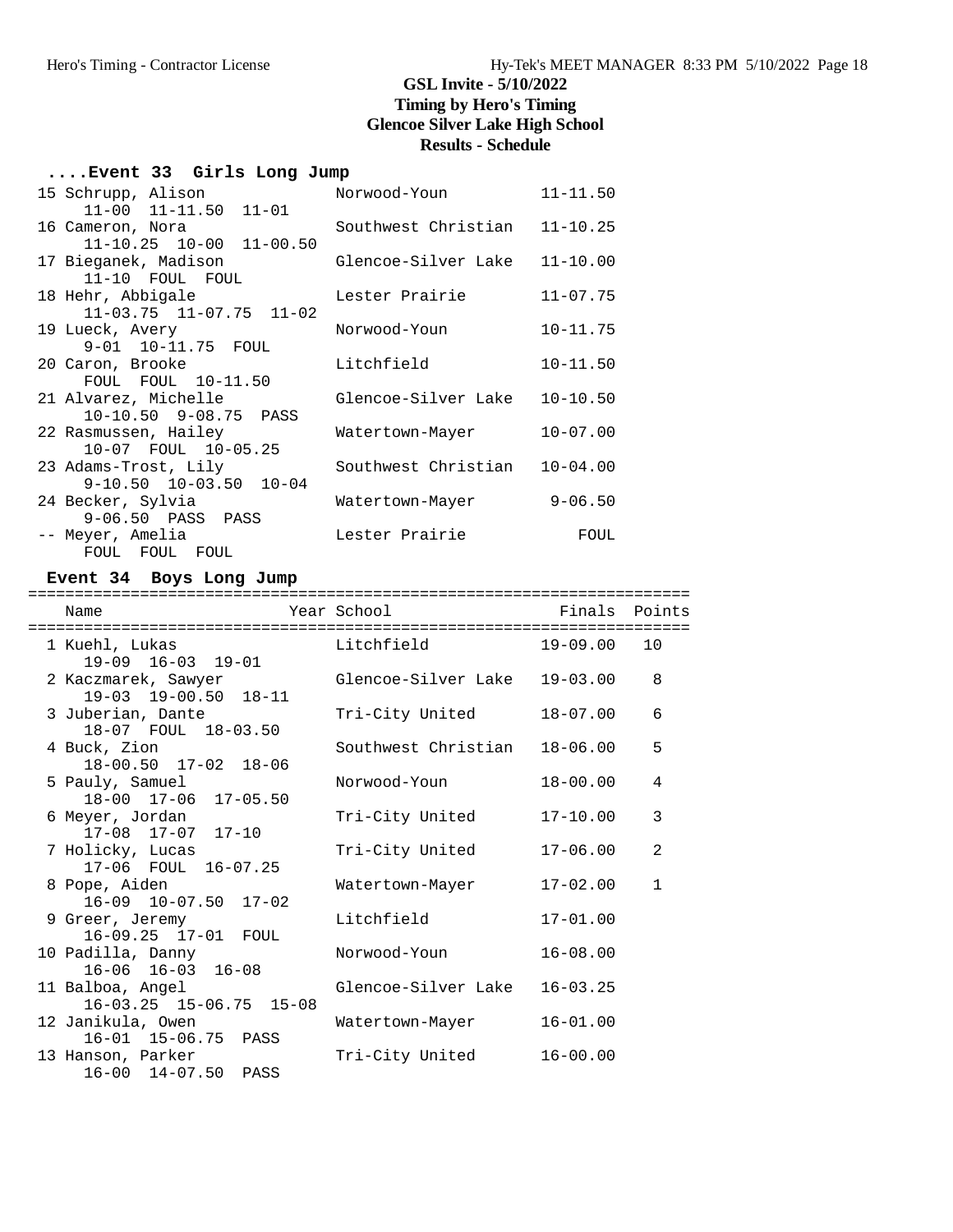# **....Event 34 Boys Long Jump**

| 14 Arandia, Miguel<br>15-11 15-02 15-05                | Glencoe-Silver Lake 15-11.00 |              |
|--------------------------------------------------------|------------------------------|--------------|
| 15 Hunt, Andy<br>15-03.50 14-07.50 15-10               | Southwest Christian          | $15 - 10.00$ |
| 16 Alcantara Querioz, Eduar<br>$15-07$ $14-05$ $15-02$ | Glencoe-Silver Lake          | $15 - 07.00$ |
| 17 Behrens, Nathan<br>14-08 15-00 14-04                | Watertown-Mayer              | $15 - 00.00$ |
| 18 Fabel, Dane<br>14-03.75 14-09.50 FOUL               | Norwood-Youn                 | $14 - 09.50$ |
| 19 Rok, Jaden<br>FOUL 13-07 12-08.50                   | Lester Prairie               | $13 - 07.00$ |
| 20 Bentz, Owen<br>13-01 13-04 FOUL                     | Lester Prairie               | $13 - 04.00$ |
| 21 Maidl, Chance<br>FOUL FOUL 13-01                    | New Century Academy          | $13 - 01.00$ |
| 22 Knudsen, Ethan<br>FOUL 12-08.25 FOUL                | Litchfield                   | $12 - 08.25$ |
| 23 Garza Juarez, Nestor<br>9-02.50 FOUL 12-03.50       | Lester Prairie               | $12 - 03.50$ |
| 24 Overbee, Carl<br>10-02.50 12-00 11-07               | Lester Prairie               | $12 - 00.00$ |
| 25 Sullivan, Riely<br>$10-05.75$ $11-01$ $11-04$       | New Century Academy          | $11 - 04.00$ |
| 26 Schinze, Lincoln<br>$11-00.50$ $10-05.50$ $8-10.50$ | Watertown-Mayer              | $11 - 00.50$ |
| 27 Urness, Bryce<br>$10-06$ $10-06.50$ $10-07$         | Norwood-Youn                 | $10 - 07.00$ |
| 28 Tannous, Brandon<br>8-06 8-06.25 8-11               | New Century Academy 8-11.00  |              |
| -- Chellin, Dominic<br>FOUL                            | Litchfield                   | FOUL         |

### **Event 35 Girls Triple Jump**

| Name                                                   | Year School         | Finals       | Points         |
|--------------------------------------------------------|---------------------|--------------|----------------|
| 1 Gilbert, Anja<br>$33 - 00$ $32 - 08$ $33 - 10$       | Watertown-Mayer     | $33 - 10.00$ | 10             |
| 2 McCabe, Maggie<br>33-00 PASS PASS                    | Watertown-Mayer     | $33 - 00.00$ | 8              |
| 3 Heun, Maris<br>$31-04.50$ $32-04.50$ $31-06.50$      | Watertown-Mayer     | $32 - 04.50$ | 6              |
| 4 Straub, Mehlayna<br>$31 - 02$ $31 - 01$ $32 - 04.50$ | Southwest Christian | $32 - 04.50$ | 5              |
| 5 Houn, Lauren<br>$31 - 02$ $30 - 10$ $31 - 11$        | Tri-City United     | $31 - 11.00$ | 4              |
| 6 Hansen, Greta<br>FOUL FOUL 31-08                     | Litchfield          | $31 - 08.00$ | 3              |
| 7 Flicek, Khloe<br>$29 - 05$ $29 - 07$ $29 - 01$       | Tri-City United     | $29 - 07.00$ | $\mathfrak{D}$ |
| 8 Smith, Sophia<br>$26 - 08$ $28 - 08.50$ $29 - 01.50$ | Tri-City United     | $29 - 01.50$ |                |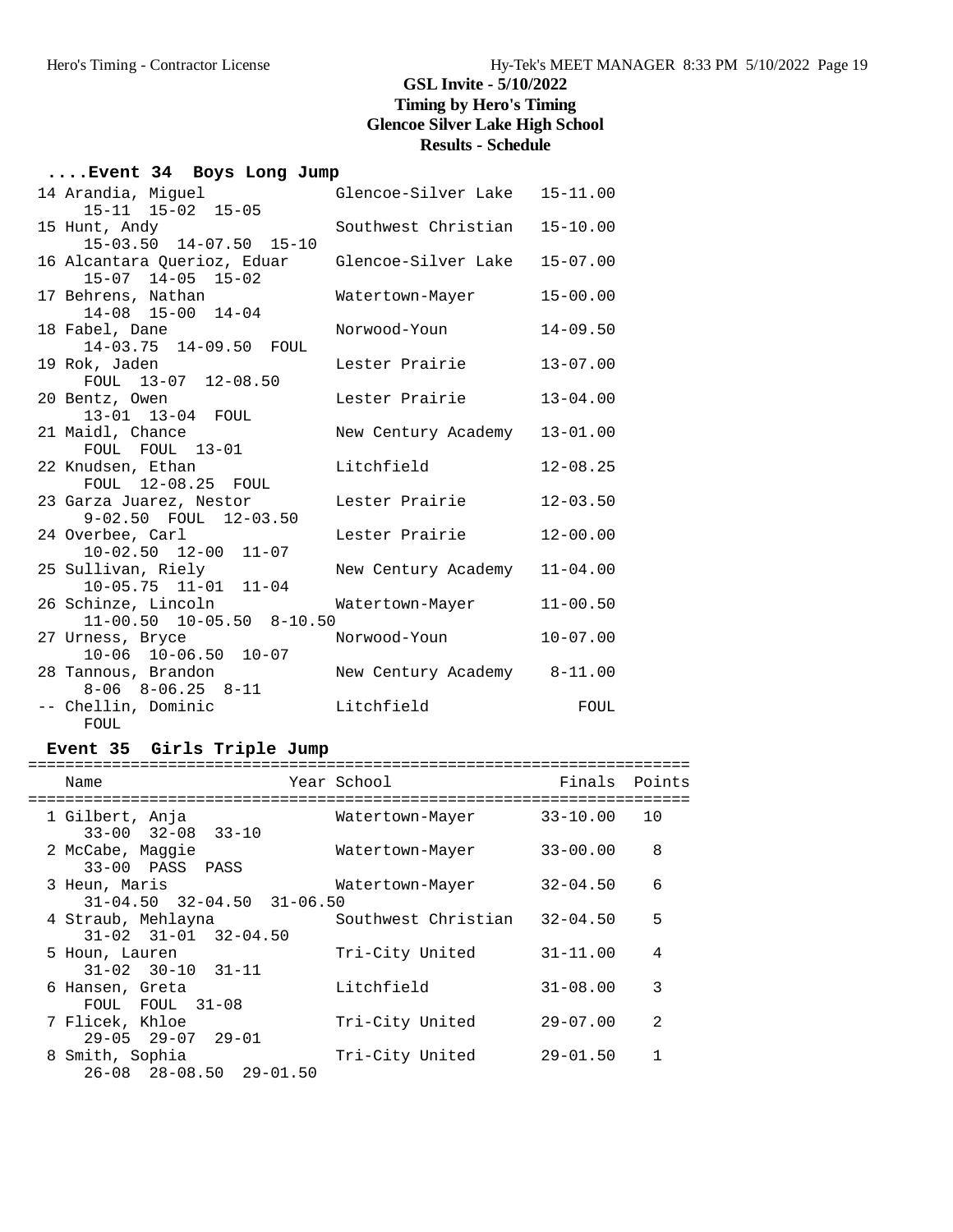# **....Event 35 Girls Triple Jump**

| 9 Keskey, Maren                         | Southwest Christian 29-00.00 |              |
|-----------------------------------------|------------------------------|--------------|
| $28 - 11$ $28 - 07.50$ $29 - 00$        |                              |              |
| 10 Schultz, Jordan                      | Litchfield                   | $28 - 02.00$ |
| $28 - 02$ $27 - 06.50$ $27 - 08.50$     |                              |              |
| 11 Marcussen, Alexis                    | Tri-City United              | $28 - 00.00$ |
| $28 - 00$ $27 - 03$ $27 - 09$           |                              |              |
| 12 Dammann, Becky                       | Glencoe-Silver Lake          | $28 - 00.00$ |
| FOUL FOUL 28-00                         |                              |              |
| 13 Wise, Ashley                         | Glencoe-Silver Lake          | $26 - 00.00$ |
| $25 - 11.50$ $26 - 00$ $25 - 02$        |                              |              |
| 14 Lease, Kierra                        | Litchfield                   | $25 - 05.00$ |
| FOUL 25-05 FOUL                         | Southwest Christian 25-00.00 |              |
| 15 Bettin, Saraphina<br>25-00 FOUL FOUL |                              |              |
| 16 Aldrich, Jadyn                       | Watertown-Mayer              | $23 - 01.00$ |
| $22 - 11$ $23 - 00.50$ $23 - 01$        |                              |              |
| 17 Lueck, Avery                         | Norwood-Youn                 | $22 - 10.00$ |
| FOUL 21-01 22-10                        |                              |              |
| 18 Bernau, Eliza                        | Norwood-Youn                 | $21 - 03.00$ |
| FOUL FOUL 21-03                         |                              |              |
| -- Mahonney, Ella                       | Litchfield                   | FOUL         |
| FOUL FOUL FOUL                          |                              |              |

# **Event 36 Boys Triple Jump**

| Name                                                 | Year School         | Finals Points |              |
|------------------------------------------------------|---------------------|---------------|--------------|
| 1 Panning, Nathan<br>37-04 FOUL FOUL                 | Norwood-Youn        | 37-04.00      | 10           |
| 2 Waqner, Janik<br>$35 - 01$ $37 - 01$ $35 - 06$     | Tri-City United     | 37-01.00      | 8            |
| 3 Gilbert, Lonne<br>$35-04$ $33-05$ $34-05$          | Watertown-Mayer     | $35 - 04.00$  | 6            |
| 4 Holicky, Lucas<br>$34-11$ $34-10$ $34-11$          | Tri-City United     | $34 - 11.00$  | 5            |
| 5 Konkel, Jaaron<br>$32-03$ $33-06.50$ $34-07$       | Southwest Christian | $34 - 07.00$  | 4            |
| 6 Jeurissen, Samuel<br>$34-02$ $33-07.50$ $33-03.50$ | Lester Prairie      | $34 - 02.00$  | 3            |
| 7 Balboa, Angel<br>$31-06$ $33-04.50$ $31-07$        | Glencoe-Silver Lake | $33 - 04.50$  | 2            |
| 8 Gratz, Treyton<br>FOUL $31-06$ $30-02$             | Norwood-Youn        | $31 - 06.00$  | $\mathbf{1}$ |
| 9 Pichotta, Michael<br>FOUL 31-05 FOUL               | Tri-City United     | $31 - 05.00$  |              |
| 10 Slinden, Elijah<br>FOUL FOUL 30-11.50             | Litchfield          | $30 - 11.50$  |              |
| 11 Hilgers, Zach<br>29-06 29-02 FOUL                 | Watertown-Mayer     | $29 - 06.00$  |              |
| 12 Smith, Hunter<br>FOUL $27-10.50$ $25-01$          | Norwood-Youn        | $27 - 10.50$  |              |